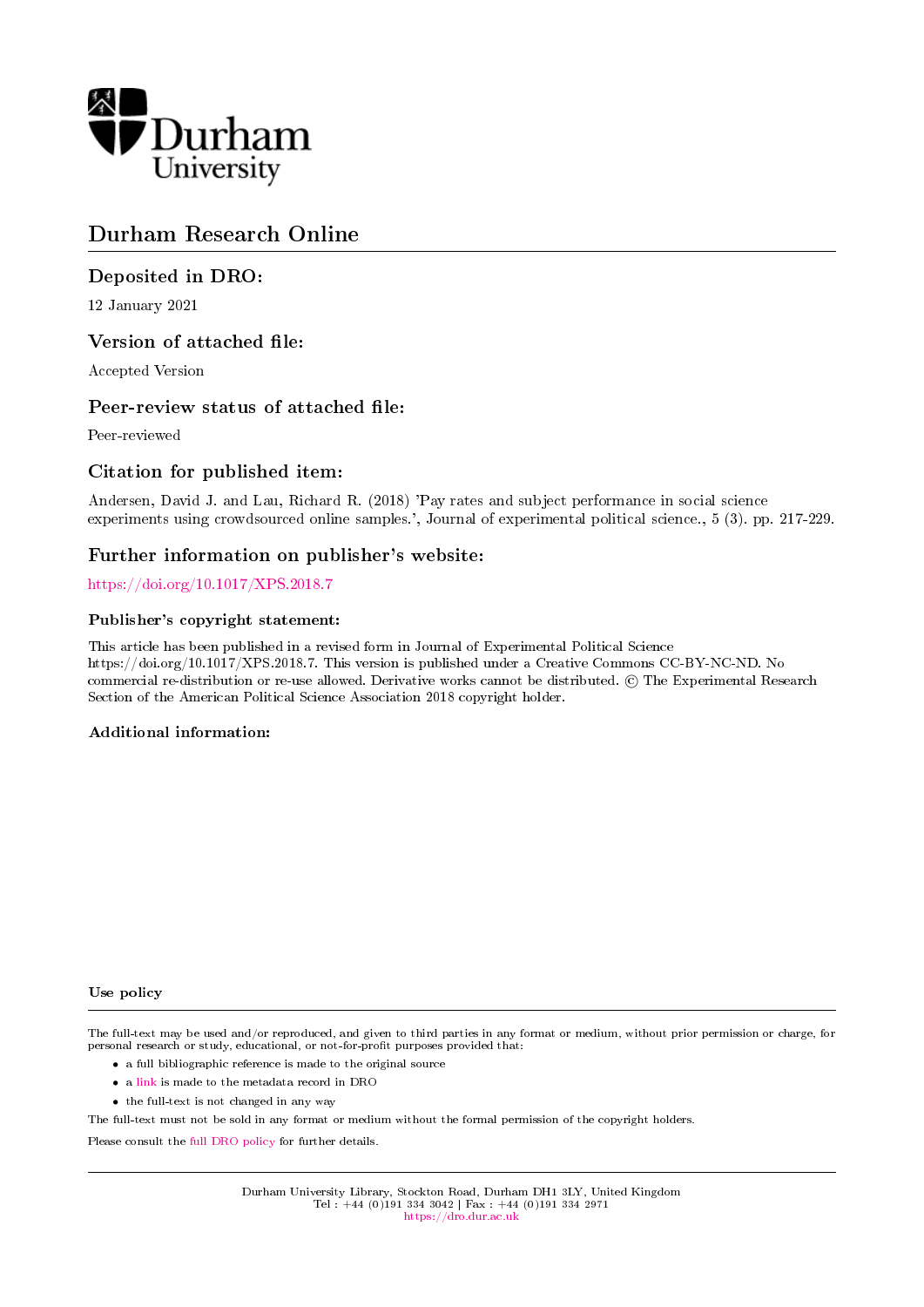# **Pay Rates and Subject Performance in Social Science Experiments Using Crowdsourced Online Samples<sup>1</sup>**

"Crowdsourcing" samples have emerged as a fast, easy and inexpensive source of subjects for experimental research. In particular, Amazon's Mechanical Turk has become a popular source for quickly and cheaply recruiting large numbers of respondents (Paolacci Et. Al. 2010; Berinsky Et. Al. 2012). "Turkers," as they are known, are a ready alternative to undergraduates or professionally assembled samples, and offer two major benefits: their availability (Hitlin, 2016; though also see Stewart et. al. 2015) and their inexpensive cost, while still providing a diverse pool of subjects (Levay, Freese and Druckman, 2016; Huff and Tingley, 2015; Ipeirotis 2010).

Determining what to pay subjects on Mechanical Turk can be challenging for two reasons that may risk the quality of the sample recruited. First, different pay rates may attract different participants. Turkers selectively choose which available HITs they will accept, making it possible that the selection process may introduce sample biases (Krupnikov and Levine 2014). Higher pay rates may attract a different type of worker than lower pay rates, either demographically or along some other factor that might influence subject performance. Second, paying too little in compensation may lead to sub-par subject attention, as participants who decide they are not going to be sufficiently compensated alter their performance (Berinsky, Margolis and Sances 2016).

 $\overline{a}$ 

<sup>&</sup>lt;sup>1</sup> The data, code, and any additional materials required to replicate all analyses in this article are available at the Journal of Experimental Political Science Dataverse within the Harvard Dataverse Network, at: [doi:10.7910/DVN/VCWWGZ](http://dx.doi.org/10.7910/DVN/VCWWGZ)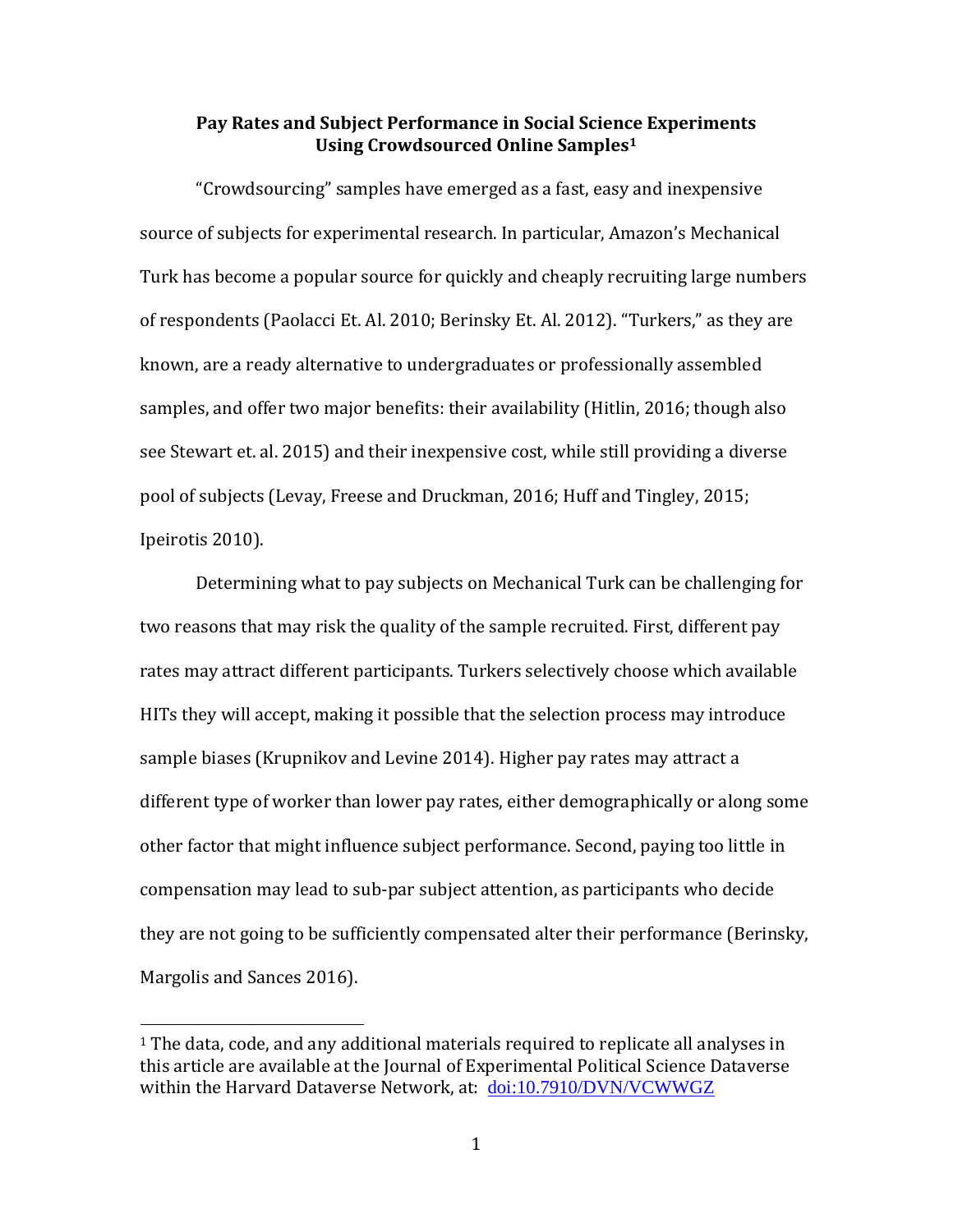For simple tasks with "right" or "wrong" results that the Requester can evaluate, there is an easy mechanism for evaluating subject behavior – rewarding accurate behavior through payment and punishing inaccurate behavior by denying payment. The Requester simply checks on the work as it is returned to make sure that the Worker was indeed paying attention and performing adequately. Turkers know this, and behave accordingly.

As Ho, Slivkins, Suri and Vaughan describe: "even when standard, unconditional payments are used and no explicit acceptance criteria is specified, workers may behave as if the payments are *implicitly* performance-based since they believe their work may be rejected if its quality is sufficiently low" (Ho et. al. 2013). In such scenarios, different pay rates have been demonstrated to motivate workers to do a greater quantity of work, but not at higher quality (Mason and Watts 2009). Similarly, several studies have shown that, when work is verifiable based upon accuracy or correctness, pay rates can influence worker behavior positively (Ho et. al. 2013; Horton and Chilton, 2010; Ye, You and Robert, 2017; Finnerty et.al. 2013).

Social scientists should take pause at this, because all of these studies are conditional upon the ability to review subject performance using objective criteria. For example, determining if a subject correctly ordered images, or successfully identified words among a jumble of letters is relatively easy (Mason and Watts, 2009). However, subject performance in social scientific studies tends to lack a strong evaluation component. That is, subjects are asked to behave "normally" and react to the information and stimuli they are provided as they would in the real world, but without the ability of the experimenter to verify that they are indeed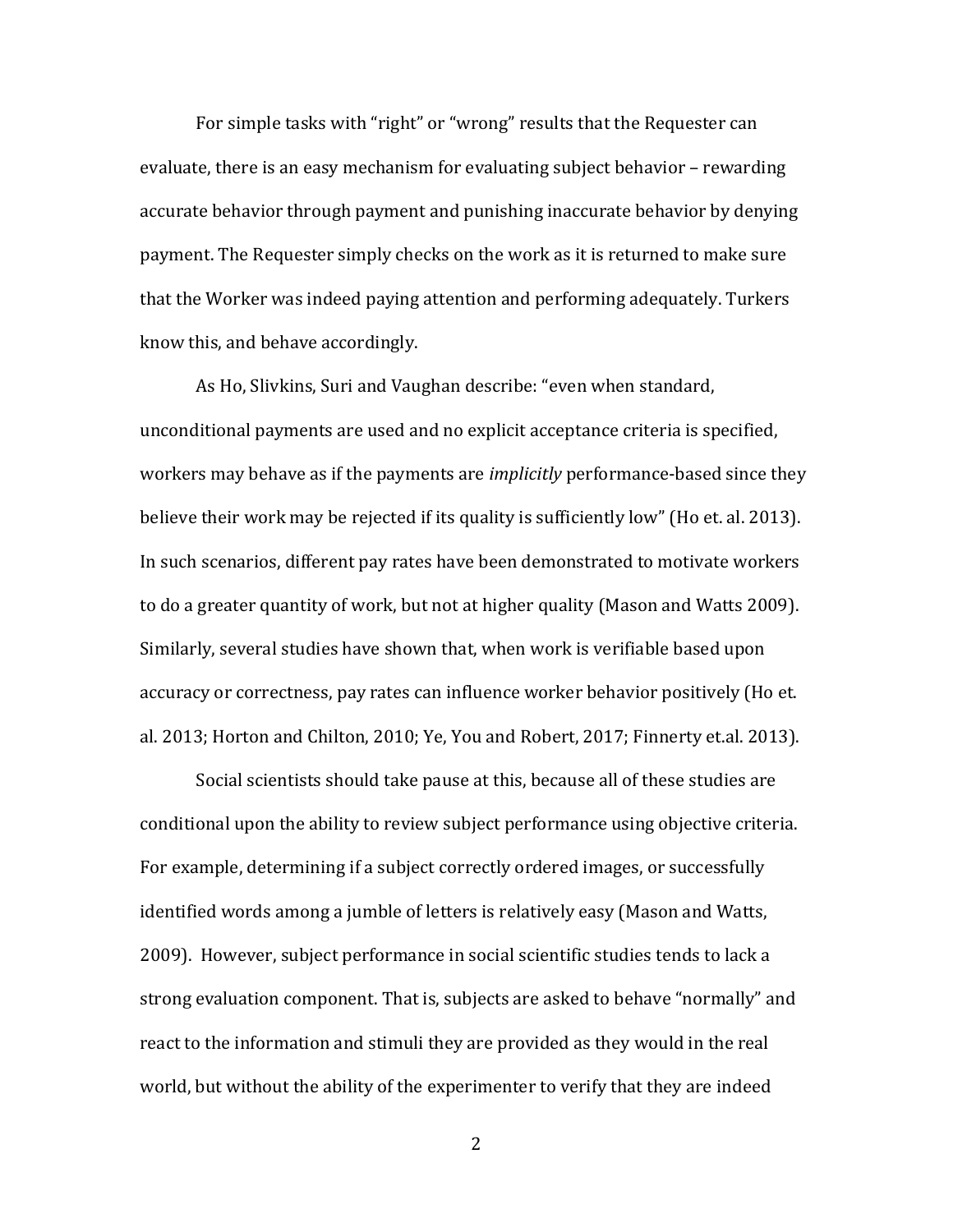doing so. Behaving "normally" does not clearly indicate a "right" or "wrong" set of behaviors that can be observed. It is exceedingly difficult to determine if a subject is paying attention to an online study (Paolacci, Chandler and Ipeirotis, 2010; Berinsky, Huber and Lenz, 2012; Hauser and Schwarz, 2016, Berinsky, Margolis and Sances 2016), or answering honestly (Rouse 2015; Chandler, Mueller and Paolacci, 2014) or behaving as they normally would.

#### **Method**

We identified three areas where payment might affect subject behavior that could matter to a researcher: self-selection (who chooses to accept the HIT), engagement (how actively subjects paid attention to and interacted with the study), and performance (how those subjects reacted to what they saw in the study). Since we can identify no correct form of behavior, we simply look to see if different pay rates produce *different* between-subject behavior across a range of measures. If pay rates do play an influence, we would expect to see either a linear relationship (where higher rates of pay lead to greater attention and performance), or a threshold effect (where performance shifts when an "acceptable rate" has been reached) on a consistent basis. Thus, we are not seeking a single significant finding, but are looking for emerging patterns of behavioral differences that emerge between pay groups.

We conducted two separate studies – one short and easy, the other long and difficult – in order to view the effects of different pay rates on performance in different styles of social science experiments. The first study was a short survey experiment designed in Qualtrics, involving one randomized image followed by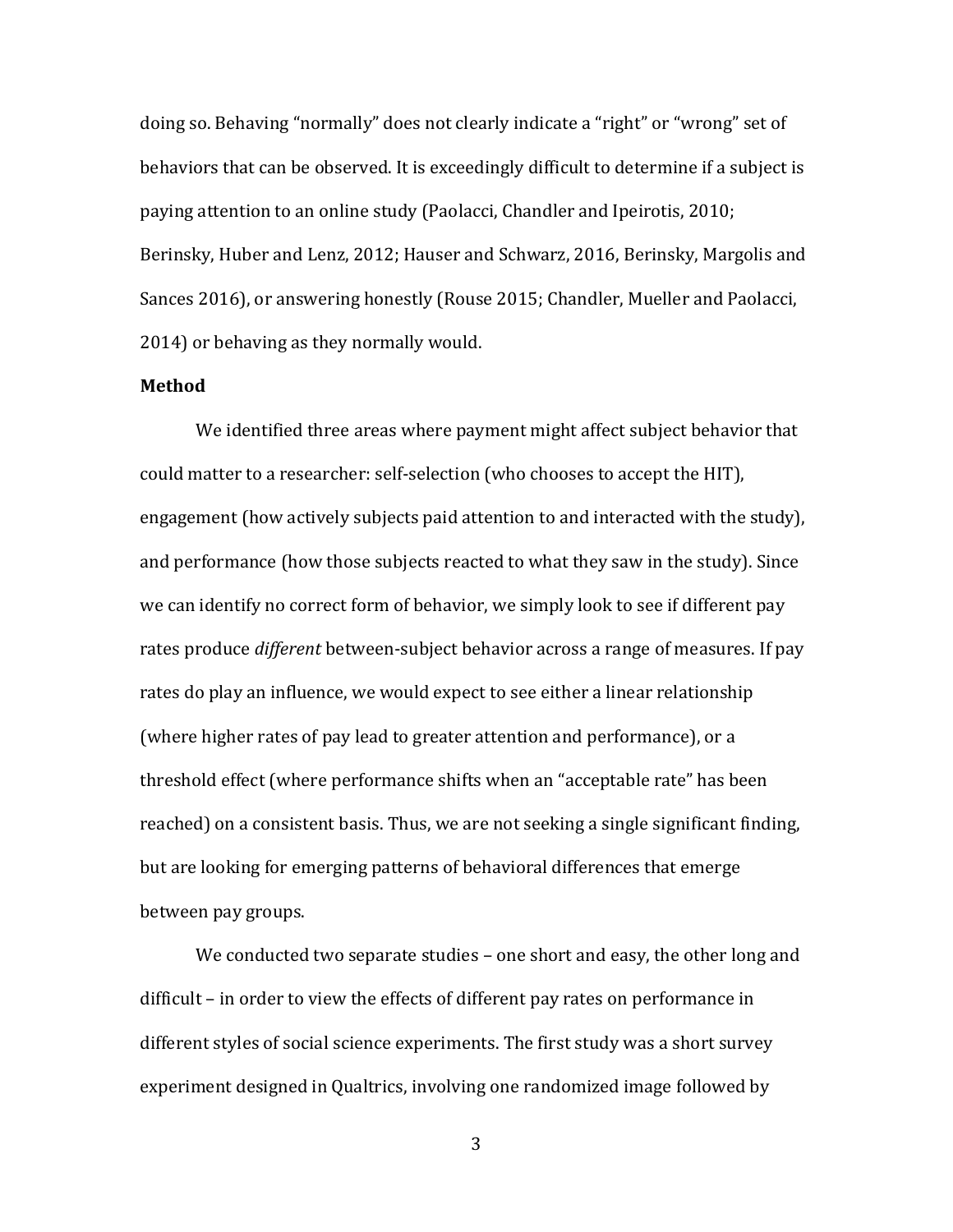thirteen questions. <sup>2</sup> The second study was programmed in the Dynamic Process Tracing Environment (DPTE) and asked subjects to learn about and vote for political candidates. <sup>3</sup>

If pay rates influence subject recruitment and participation, we anticipate subjects are likely to perform optimally when their compensation is highest (Ye, You and Robert, 2017; Hus, Schmeiser, Haggerty and Nelson 2017). Subjects who feel they are being adequately compensated for their work are more likely to pay attention, to take seriously the task at hand, and to focus on the decisions they are asked to consider. Of course, as the studies progress and subjects spent greater time and effort in participating, their attitudes about "being adequately compensated" may change.

Thus, we further suspect that any differences in subject behavior are more likely to show up later in the study than earlier. Our first study, which took only about 4 minutes to complete, was unlikely to produce differences in behavior between the beginning and end of the survey. Our second study however, which could take 60 minutes to complete, we believe is more likely to produce effects towards the end of the study as subjects tired of participation and may have begun reevaluating whether their payment was indeed adequate.

## **Results**

 $\overline{a}$ 

<sup>2</sup> The study can be viewed at:

[https://iastate.qualtrics.com/jfe/form/SV\\_1YxsPYdlywrENi5](https://iastate.qualtrics.com/jfe/form/SV_1YxsPYdlywrENi5)

<sup>&</sup>lt;sup>3</sup> A more thorough description of the study can be found in the online appendix. The HIT we posted and the full study we employed can be viewed online at: [https://dpte.polisci.uiowa.edu/dpte/action/player/launch/921/22772?pass=Archi](https://dpte.polisci.uiowa.edu/dpte/action/player/launch/921/22772?pass=Archived&skip=1) [ved&skip=1](https://dpte.polisci.uiowa.edu/dpte/action/player/launch/921/22772?pass=Archived&skip=1)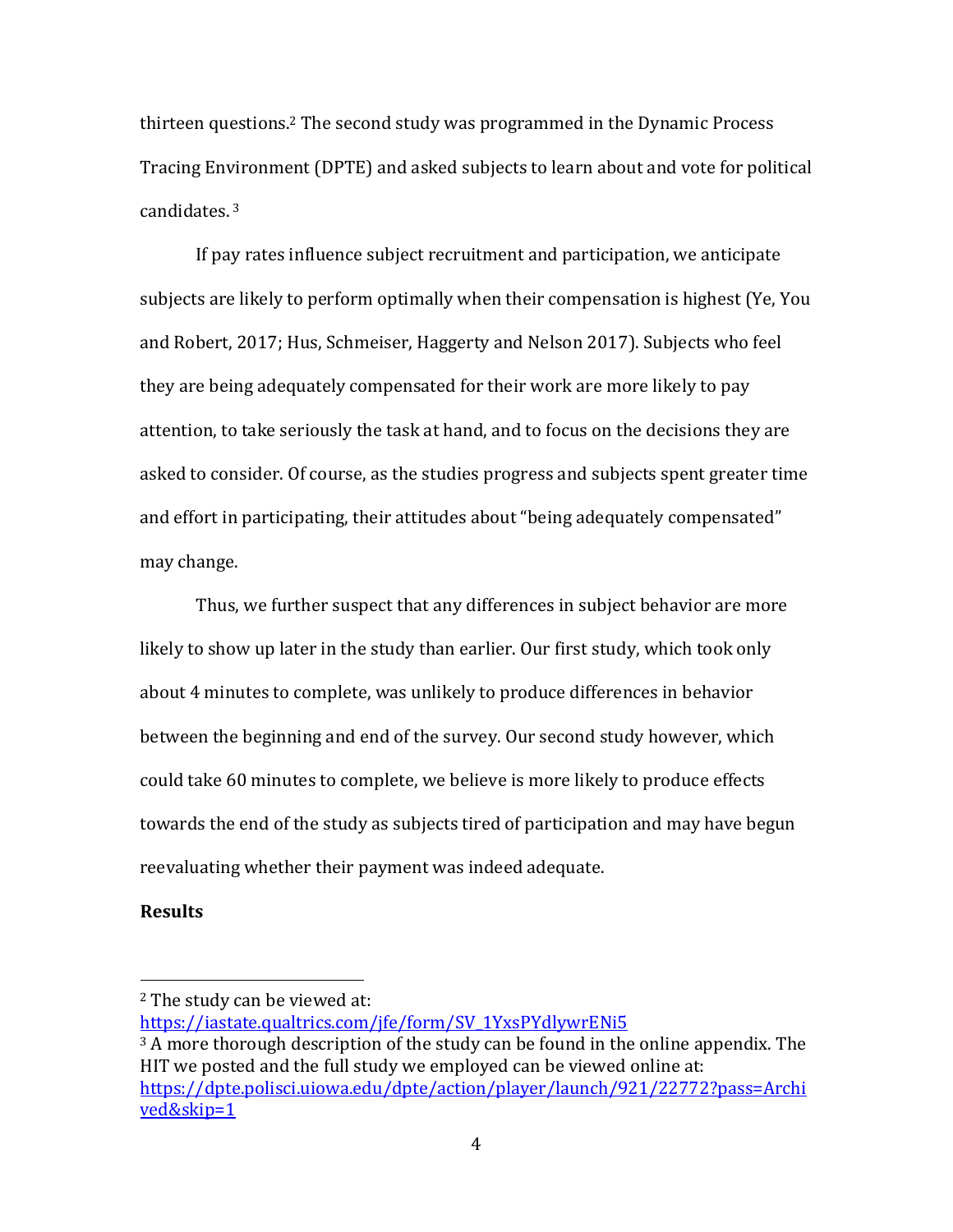Our results from both studies were roughly identical, in that we found few reportable differences in our measures between the different pay rates.<sup>4</sup> For brevity, and to save space on reproducing dozens of null results, we only present our second study here, as it permits the more thorough look at Turker behavior. Matching results for the survey experiment can be found in the Online Appendix.

We first examine if our pay rates affected who we recruited to complete our study. We had no a priori assumptions about how pay rates might affect recruitment, so we relied on what we considered to be "conventional" demographic measures that we use in political science.

# <<<< Insert Table 1 here >>>>

Table 1<sup>5</sup> shows that none of our eight categories (percentages of women, African-Americans, Hispanics, Democrats, Independents, or the mean age, political interest or conservatism of our subjects) return significant results. Further, only one of our categories show a consistent pattern in the results (a steady increase in Hispanic subjects as pay rates increased). With a relatively small sample size of 364 subjects, it is possible that a larger sample size might produce significant results, but looking at the substantive differences in results, it seems more likely that our

 $\overline{a}$ 

<sup>4</sup> The data, syntax and additional materials required to replicate all analyses in this article are avaialbe at the Journal of Experimental Political Science Dataverse within the Harvard Dataverse Network, at: doi:10.7910/DVN/VCWWGZ

<sup>5</sup> Pay rates could also influence how fast subjects accept and complete the study, but we found no evidence of this. Every batch we posted completed in approximately the same time, but because of the nature of how AMT posts HITs and reports completions, it is difficult to analyze more precisely. The lower pay rate groups closed slighty slower than the higher pay rate groups, but the substantive difference was minimal and seemed to be caused by subjects accepting the HIT and then waiting to complete it until the time limit was due.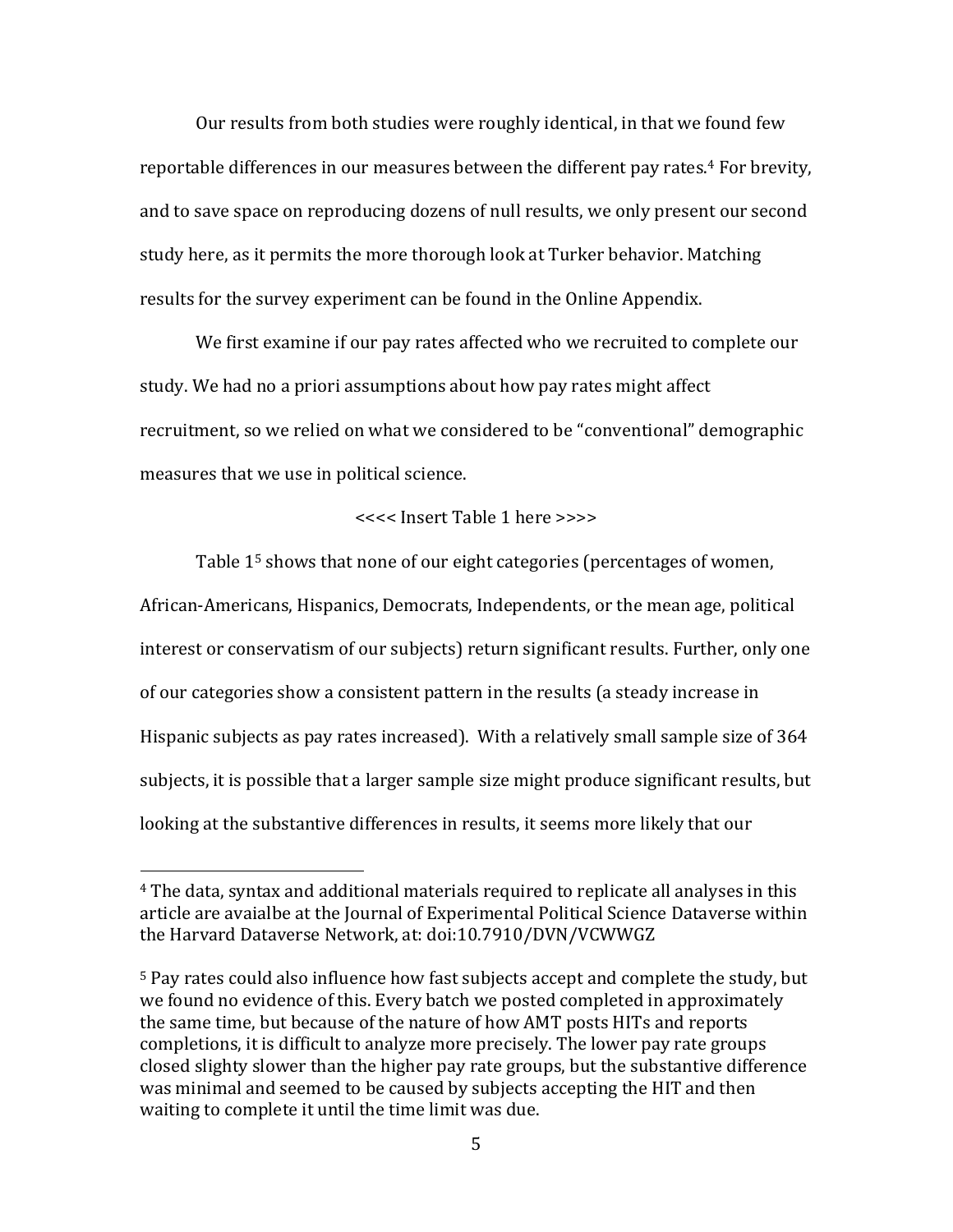demographic measures tended to show random fluctuation between the pay rates, rather than systematic differences in who chose to sign up for the study.

Our larger concern is for things that we were not able to measure, such as Turker experience. It is possible that more experienced Turkers may gravitate towards higher pay rates, or studies that they feel have a higher pay-to-effort ratio. This is, regrettably, something that we were not able to measure. However, since experimental samples don't tend to seek representative samples on Mechanical Turk, we feel that the risk of any demographic or background differences in who we recruit is that it could then lead to differences in behavior, either through attention to the study or in reaction to the various elements of the study. While we don't find observable demographic differences, we can continue on by examining how people performed within the study.

An advantage of using a DPTE experiment is that we have much greater ability to tease out how subjects performed across a range of measures. We first present the results of our attention checks, and then will move on to discuss engagement with the experiment and candidate evaluation.

# <<<< Insert Table 2 here >>>>

The vast majority of all of our subjects passed our attention check tests, and there are again no significant differences between our pay rate groups.<sup>6</sup> There is an apparent pattern of subjects passing at higher rates when paid more however, which suggests that perhaps there may be an effect that our study was not large

 $\overline{\phantom{a}}$ 

<sup>6</sup> Due to a programming glitch, our subjects on the \$2 pay day did not see the attention check questions, but they did still view our "pop up" attention checks.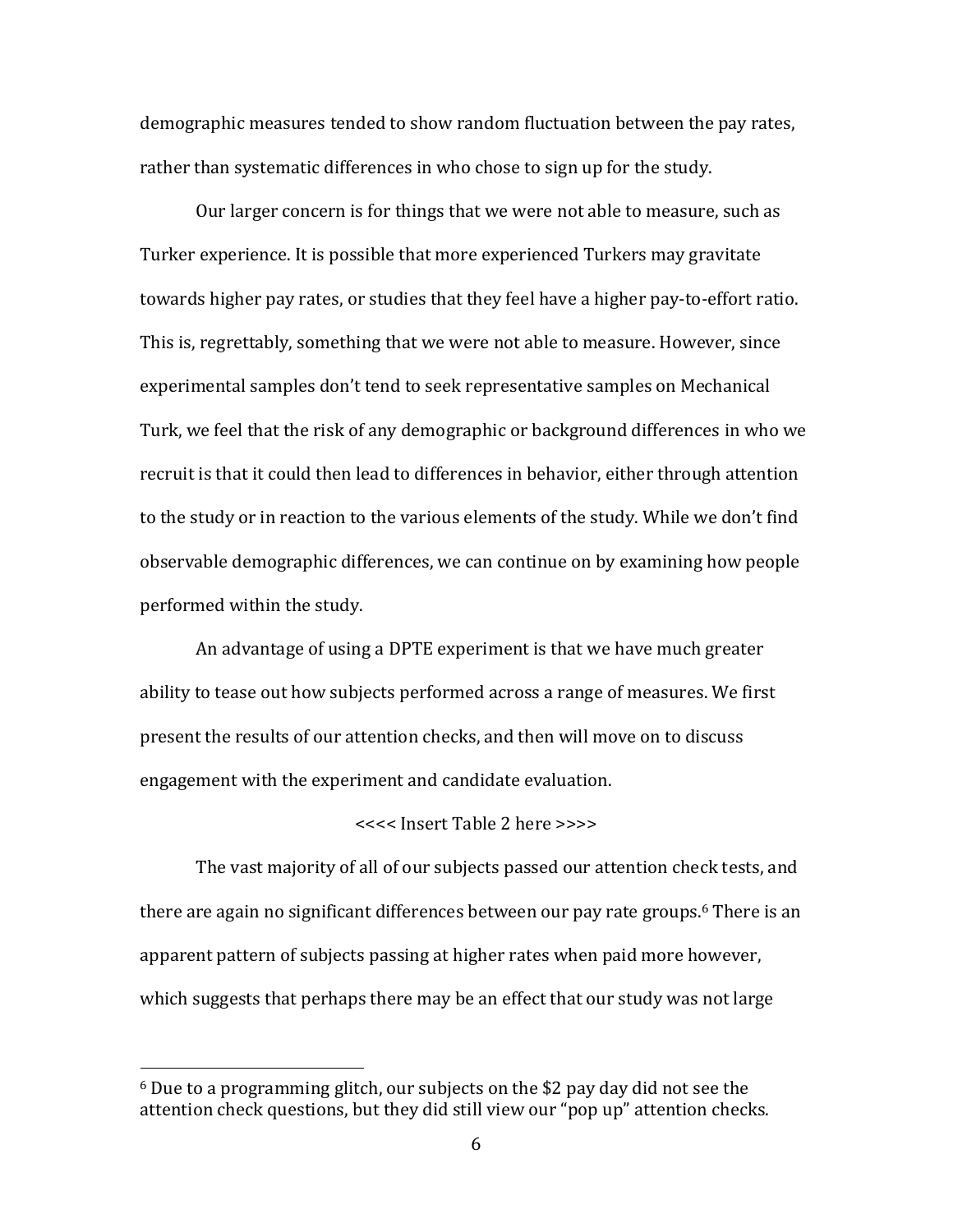enough to fully capture. The lowest rates of passing the first two popups in the Primary are found in the \$2 pay group (93.8% for both), and while subjects in the higher pay groups all passed the third and fourth popup at a 100% rate, subjects in our minimal \$2 pay group passed this at the lowest rates we find in the study, below 90%. While not a significant finding, this suggests that perhaps subjects in this lowest pay group were not paying attention to the extent of the other pay groups.

If this is the case, however, further evidence should emerge elsewhere. We would expect that attention would get worse as the study carried on. However, it does not. These differences do not appear again in the General Election, when we expected effects to be the greatest. Overall, we find that our subjects generally responded well to our attention checks regardless of what they were being paid.

#### <<<< Insert Table 3 here >>>>

Beyond merely paying attention to what was presented to them, this study also asked subjects to actively engage with the program, and actively learn about political candidates. This is another area where differential motivation based upon pay rates could influence behavior. Table 3 presents a series of one-way analysis-ofvariance tests on measures of active engagement with the experiment. While the previous table measured how much attention subjects paid to the study, this table assesses how actively engaged Turkers were in interacting with the dynamic information boards by selecting information to view. If payments created different incentives to participate, this should be observable through the time subjects spent in the campaign scenarios, the number of items they chose to view, and how much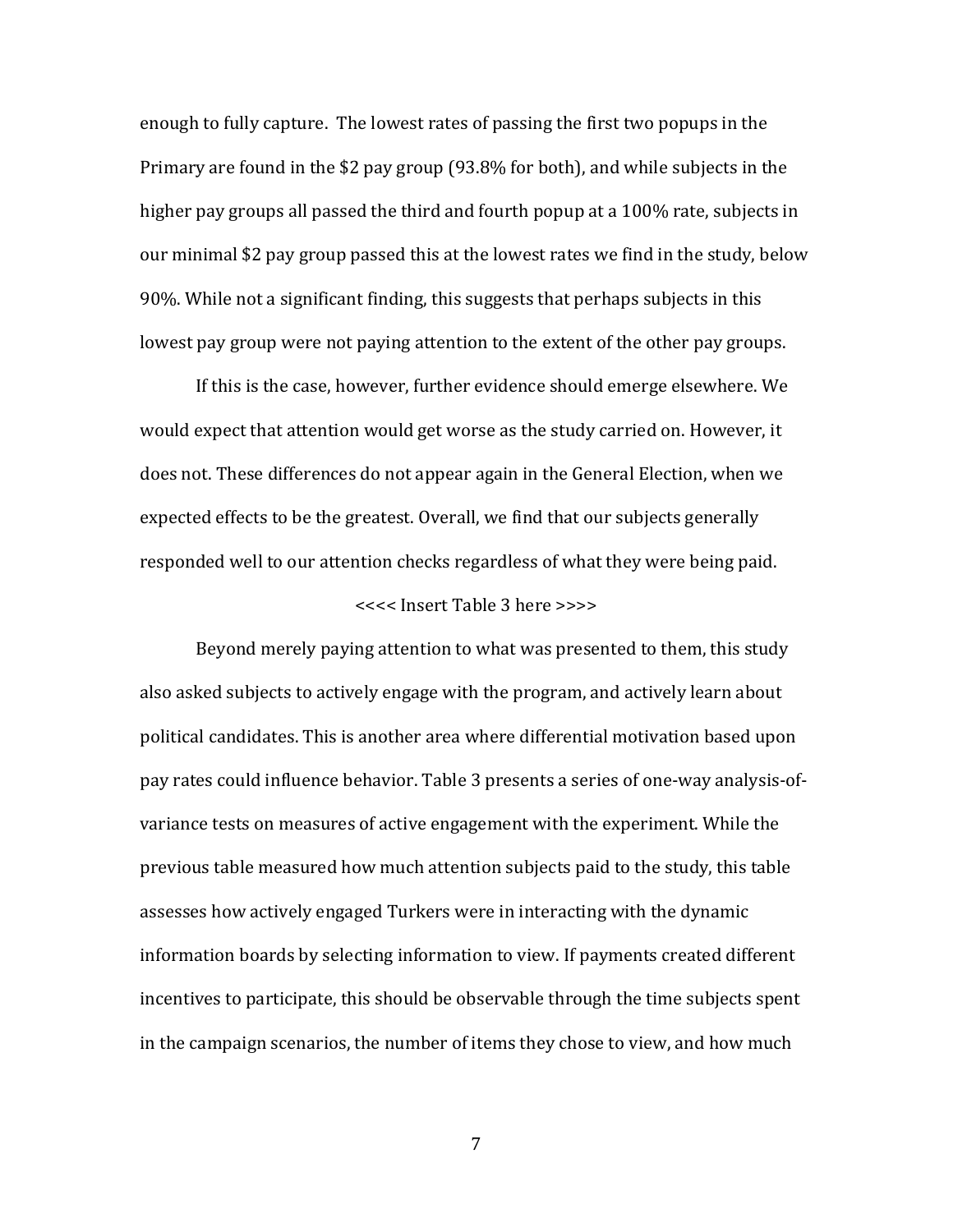time they devoted to the political aspects of the study relative to the more entertaining current event items.

We find only one statistically significant result, and thus no consistent or clear evidence that pay rates influenced our subject behavior. The lone significant finding we have occurs for our measure of the number of information items subjects chose to open during the Primary Election. While significant, these results show that our highest paid group sought out the most information in the primary, while the second highest group sought out the least. This does not sensibly fit to our theory, and is not replicated along other measures. The lack of a clear pattern within the data again suggests that pay rates did not systematically influence subject performance, even in a long and taxing study.

#### <<<< Insert Table 4 here >>>>

A final way for us to consider how our subjects participated in the study is to evaluate their final decisions and evaluations of the candidates. It is possible that, while behavioral differences did not emerge, perhaps psychological appraisals of the subject matter were effected by anticipated rewards. We find, again, very little evidence that pay rates mattered. We asked our subjects who they voted for, how confident they were in their vote decision, how difficult that vote choice was, and how much they felt they knew about the candidates, for both the Executive and House race.

The only significant finding we have in Table 4 is for the confidence our subjects had in selecting the House candidate that they truly preferred. Here we find a significant result and a pattern indicating that lower-paid subjects had greater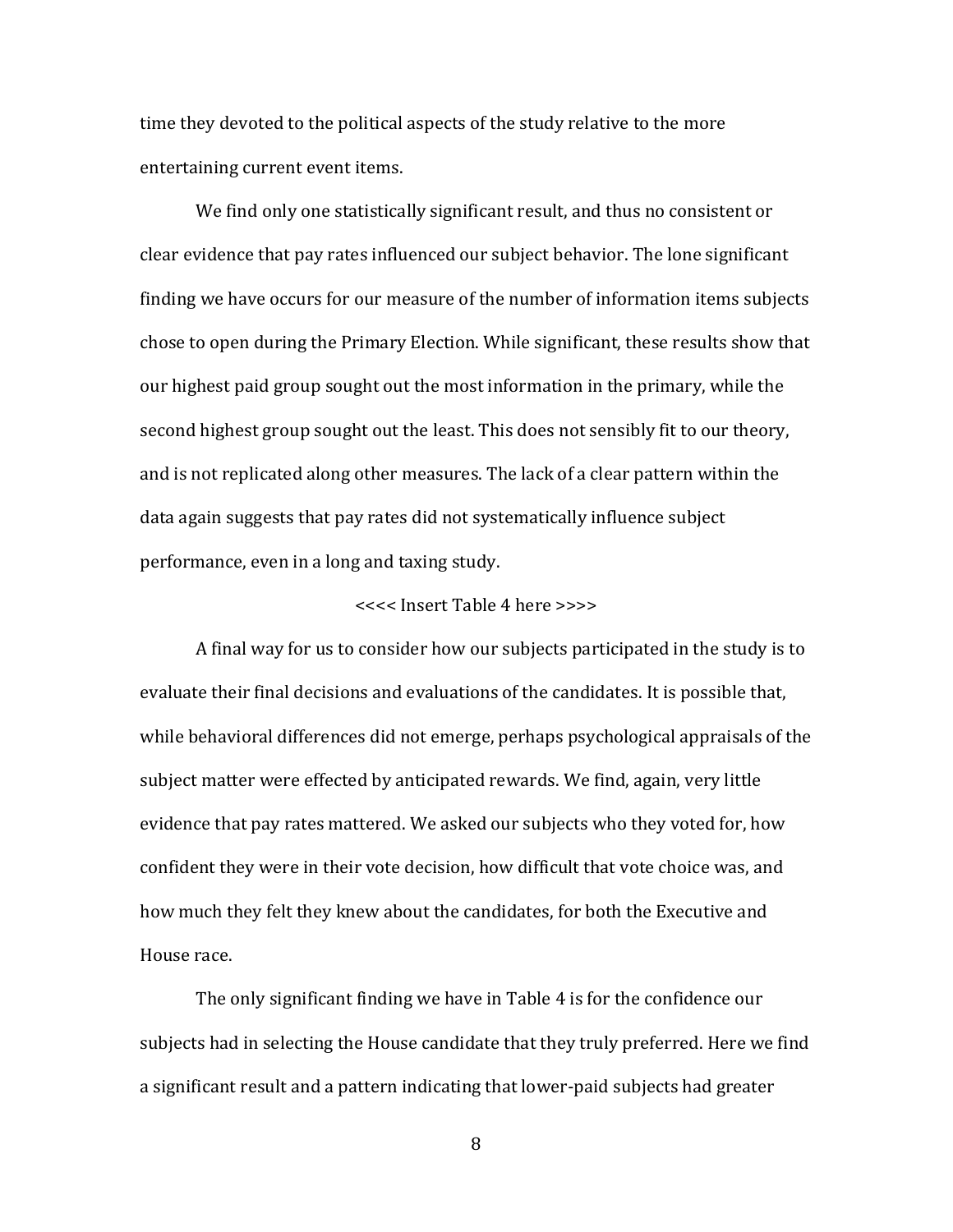confidence in their vote choice. This could lead us to assume that our rates of pay influenced how much consideration or psychological investment our subjects had in the study. However, this again appears to be an isolated finding. In all other measures, there are no significant differences or patterns in the data to find that pay rates played a role in how our subjects felt about the candidates or their vote decisions.

#### **Conclusions**

Our results are quite easy to summarize – pay rates did not seem to matter much to subject performance among Mechanical Turkers, at least not that we observed. While we only discuss our first study here, these results are replicated across another shorter study that collected a much larger sample and is presented in the Online Appendix. In both studies, no systematic patterns emerged that might suggest that pay rates significantly or substantively influenced subject behavior. This does not mean, of course, that pay rates produce no effects, but simply that we, using two very different social science studies, and observing numerous measures of behavior in each, were not able to identify any such effects. We do feel that have observed most, if not all, of the important characteristics of behavior likely to change.

Importantly, we report these results without correcting for multiple hypothesis testing, which would only further reduce the minimal effects we found. In each of our four areas we analyze we have at least 8 different measures, suggesting that by chance alone we should find some significant findings. Indeed, we do. However, these findings show no clear patterns of the influence of pay rates and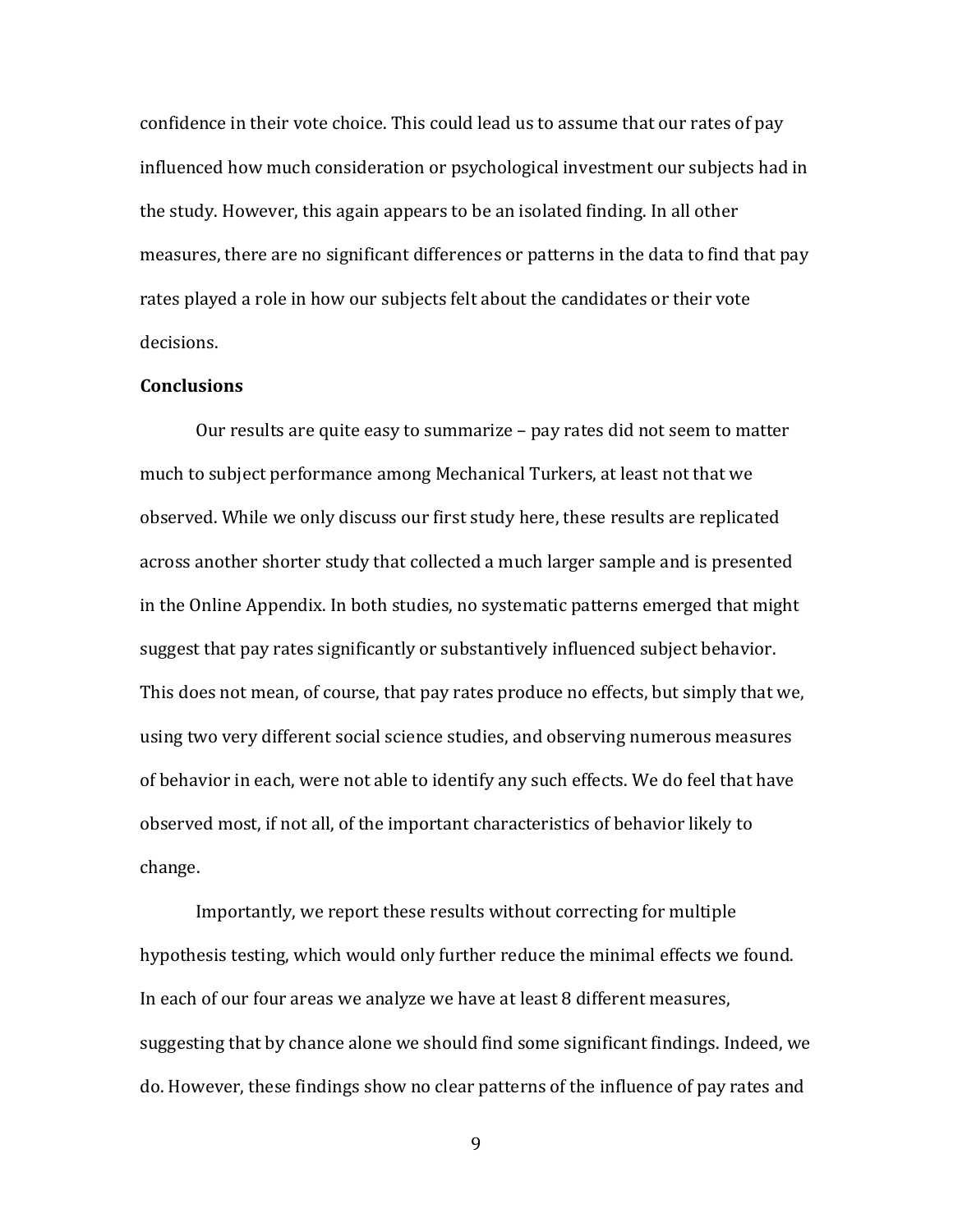it is in the absence of patterns that we feel safest in drawing our conclusions. Our clearest path is to conclude that pay rates largely do not influence subject participation and behavior on Mechanical Turk.

This is an important null finding for social scientists using online labor pools. However, we do not intend here to conclude fully that pay rates don't matter. Paying a fair wage for work done does still involve ethical standards (Zechmeister 2013). While our discipline as a whole has never established what ethical wages are for subjects, several suggestions both within the Turker community and academic literature have suggested a \$6 per hour rate. This still makes crowdsourced samples considerably cheaper than professional alternatives, while also paying a fair rate to the people whose work we depend upon.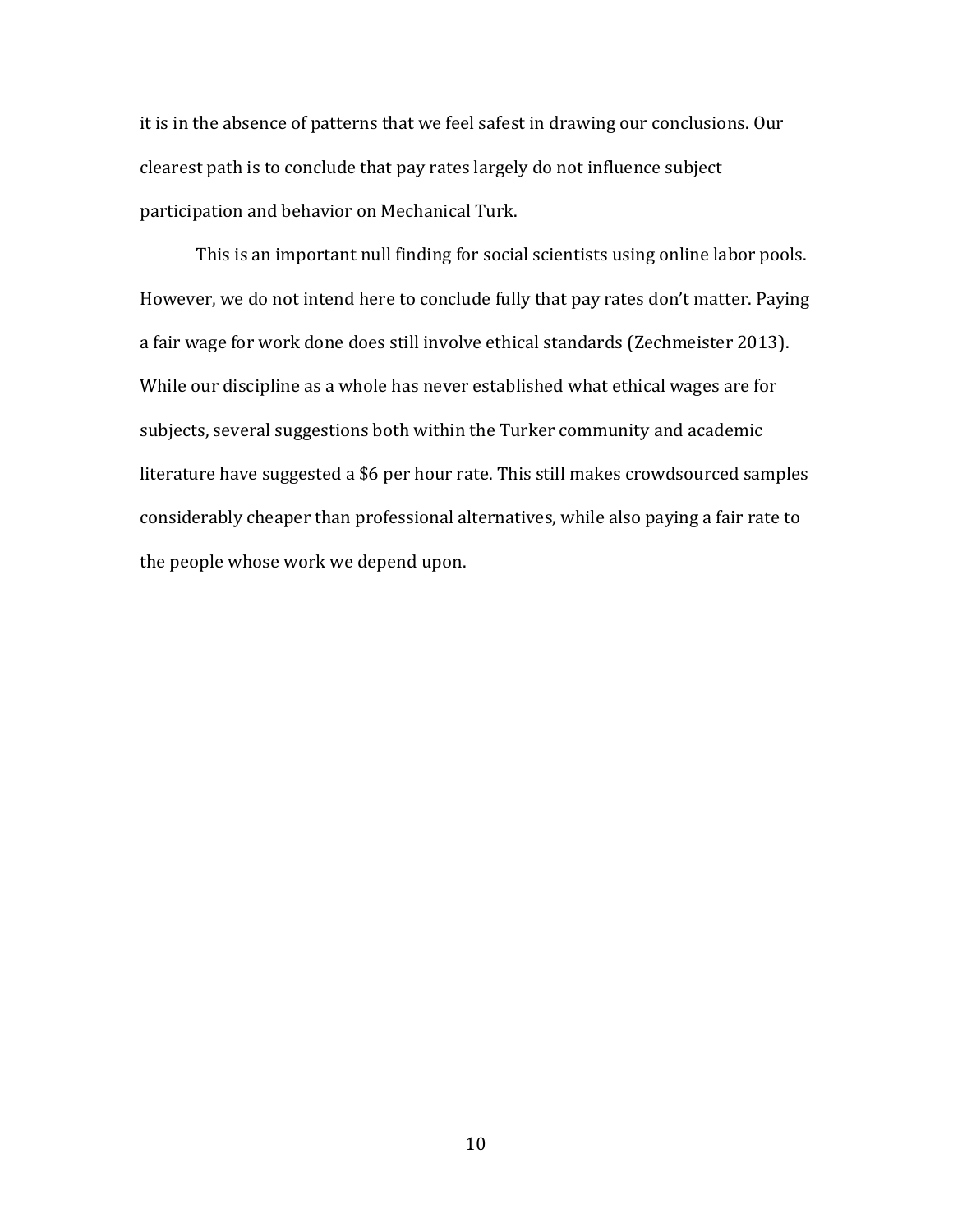# **Tables**

| Pay Rate                 | % Female | % Black | $\frac{0}{0}$ | $\%$<br>Hispanic Democrat | $\%$<br>Indepen. | Mean<br>Age     | Mean<br>Pol. Int. | Mean<br>LibCon |
|--------------------------|----------|---------|---------------|---------------------------|------------------|-----------------|-------------------|----------------|
| $$2(n=99)$               | 53.6%    | 4.0%    | 8.2%          | 61.2%                     | 15.3%            | 35.22<br>(1.23) | 2.14<br>(0.07)    | 3.44<br>(0.16) |
| $$4(n=96)$               | 46.8%    | 6.3%    | 9.6%          | 68.1%                     | 9.6%             | 33.88<br>(1.11) | 2.19<br>(0.07)    | 3.16<br>(0.18) |
| $$6(n=99)$               | 35.4%    | 9.1%    | 14.1%         | 56.6%                     | 14.1%            | 31.87<br>(0.97) | 2.17<br>(0.07)    | 3.33<br>(0.17) |
| $$8(n=70)$               | 49.3%    | 5.7%    | 14.5%         | 63.8%                     | 17.4%            | 32.20<br>(1.17) | 1.99<br>(0.10)    | 3.53<br>(0.19) |
| Total $(n=364)$          | 46.0%    | 6.3%    | 11.4%         | 62.2%                     | 13.9%            | 33.37<br>(0.57) | 2.13<br>(0.04)    | 3.35<br>(0.09) |
| Pearson Chi <sup>2</sup> | 7.101    | 2.197   | 2.719         | 2.834                     | 2.341            |                 |                   |                |
| F Statistic              |          |         |               |                           |                  | 1.975           | 1.253             | 0.775          |

# **Table 1. Subject Demographics of the DPTE study, by Pay Rate**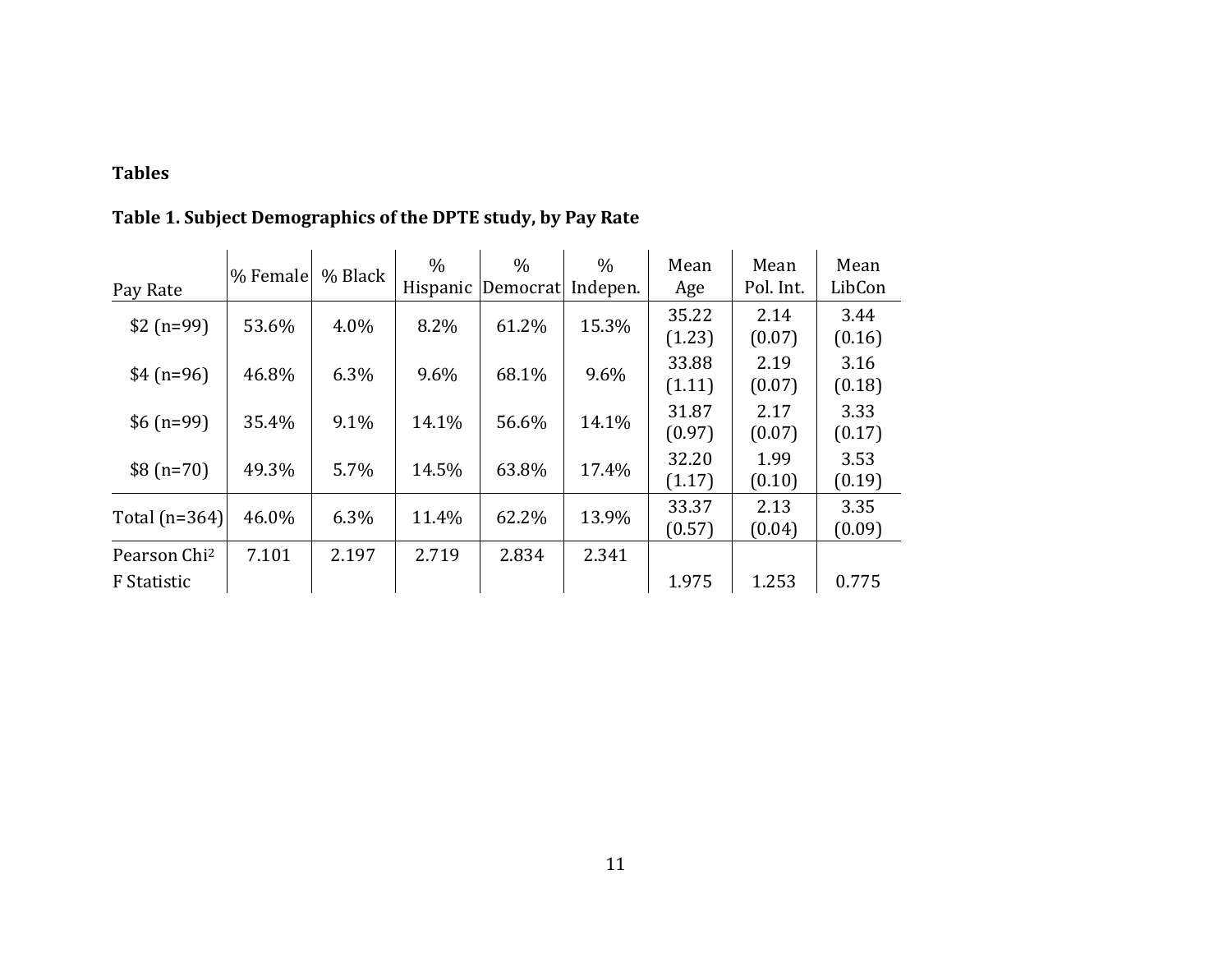|                          |                          |                    |                    | <b>Primary Election</b> |                    | <b>General Election</b> |                    |                    |                    |
|--------------------------|--------------------------|--------------------|--------------------|-------------------------|--------------------|-------------------------|--------------------|--------------------|--------------------|
| Pay Rate                 | Pass<br>Trap Qs          | Pass<br>PopUp<br>1 | Pass<br>PopUp<br>2 | Pass<br>PopUp<br>3      | Pass<br>PopUp<br>4 | Pass<br>PopUp           | Pass<br>PopUp<br>Z | Pass<br>PopUp<br>3 | Pass<br>PopUp<br>4 |
| $$2(n=99)$               | $\overline{\phantom{a}}$ | 93.8%              | 93.8%              | 88.2%                   | 85.7%              | 94.8%                   | 100.0%             | 94.4%              | 97.8%              |
| $$4(n=96)$               | 93.6%                    | 96.8%              | 98.9%              | 100.0%                  | 100.0%             | 97.9%                   | 93.8%              | 96.2%              | 93.6%              |
| $$6(n=99)$               | 94.9%                    | 94.9%              | 96.0%              | 100.0%                  | 100.0%             | 94.9%                   | 100.0%             | 100.0%             | 92.5%              |
| $$8(n=70)$               | 91.2%                    | 95.7%              | 92.8%              | 100.0%                  | 100.0%             | 98.6%                   | 100.0%             | 97.2%              | 100.0%             |
| Total<br>$(n=364)$       | 93.5%                    | 95.3%              | 95.5%              | 96.0%                   | 94.7%              | 96.4%                   | 97.9%              | 97.0%              | 95.8%              |
| Pearson Chi <sup>2</sup> | 0.947                    | 0.998              | 4.523              | 4.044                   | 1.810              | 2.766                   | 2.043              | 3.140              | 3.606              |

# **Table 2. Subject Reaction to Attention Checks, by Pay Rate**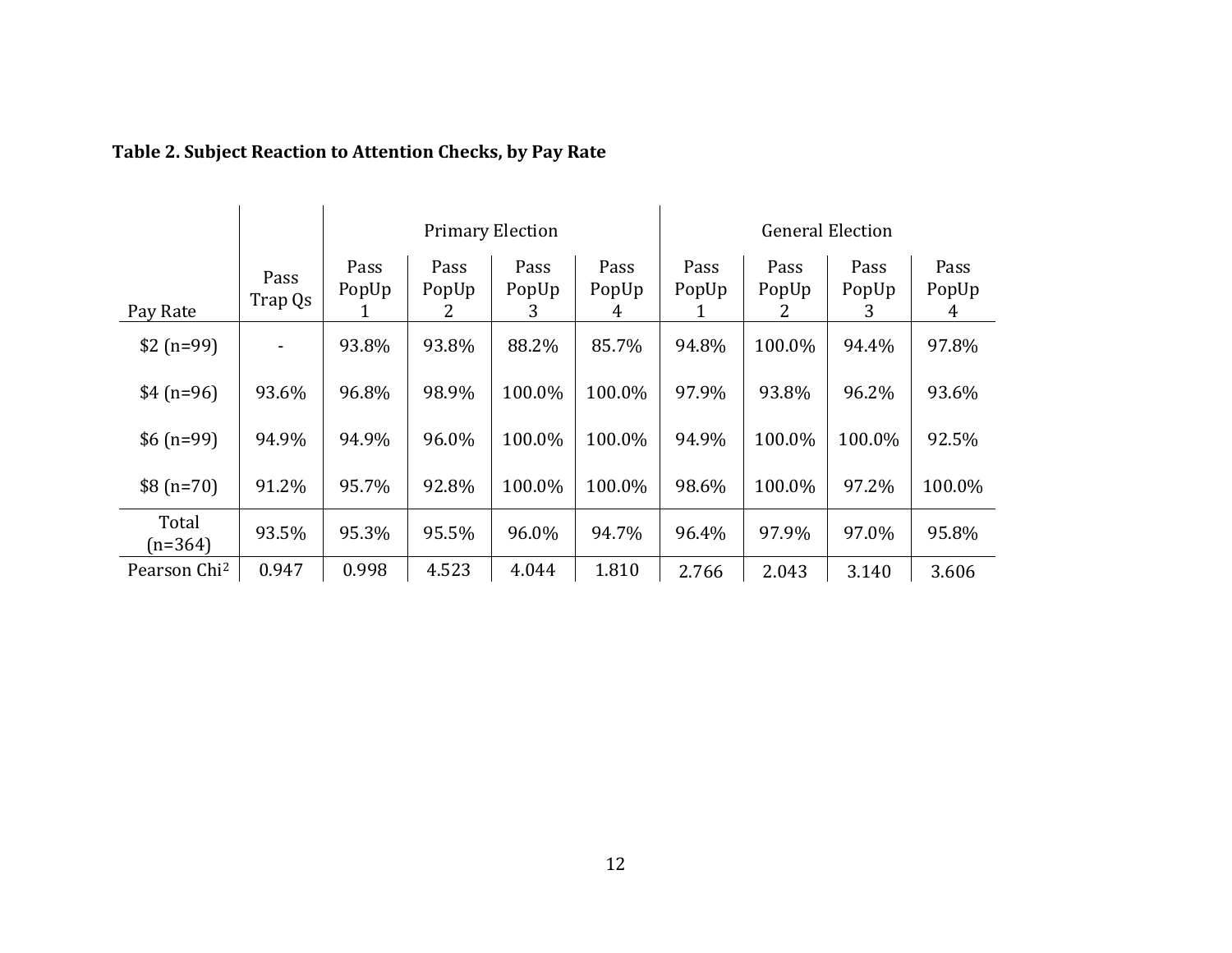| rable 5. Subject Engagement with the Experiment, by Fay Nate |               |                             |                                 |                                        |                                    |               |                                |                                 |                                        |                                 |
|--------------------------------------------------------------|---------------|-----------------------------|---------------------------------|----------------------------------------|------------------------------------|---------------|--------------------------------|---------------------------------|----------------------------------------|---------------------------------|
|                                                              |               |                             | <b>Primary Election</b>         |                                        | <b>General Election</b>            |               |                                |                                 |                                        |                                 |
| Pay Rate                                                     | Total<br>Time | Avg # of<br>Items<br>Viewed | Avg<br>Time<br>Viewing<br>Items | Avg<br>Time<br>Viewing<br>Pol<br>Items | Avg<br>Time<br>Viewing<br>CE Items | Total<br>Time | $Avg \# of$<br>Items<br>Viewed | Avg<br>Time<br>Viewing<br>Items | Avg<br>Time<br>Viewing<br>Pol<br>Items | Avg Time<br>Viewing<br>CE Items |
| $$2(n=99)$                                                   | 530.07        | 35.45                       | 228.69                          | 197.89                                 | 30.80                              | 428.30        | 34.58                          | 196.34                          | 183.67                                 | 12.67                           |
|                                                              | (20.16)       | (1.84)                      | (17.33)                         | (10.00)                                | (10.59)                            | (17.94)       | (2.05)                         | (11.06)                         | (10.84)                                | (2.46)                          |
| $$4(n=96)$                                                   | 477.78        | 35.00                       | 226.43                          | 207.78                                 | 18.65                              | 393.61        | 33.13                          | 206.09                          | 194.88                                 | 11.21                           |
|                                                              | (12.94)       | (2.06)                      | (12.88)                         | (12.56)                                | (2.60)                             | (10.54)       | (1.96)                         | (12.01)                         | (12.05)                                | (1.74)                          |
| $$6(n=99)$                                                   | 474.64        | 31.78                       | 203.66                          | 181.48                                 | 22.18                              | 389.18        | 31.80                          | 183.64                          | 168.88                                 | 14.76                           |
|                                                              | (12.45)       | (1.72)                      | (10.14)                         | (9.27)                                 | (3.41)                             | (9.61)        | (1.75)                         | (8.96)                          | (8.58)                                 | (2.08)                          |
| $$8(n=70)$                                                   | 486.71        | 42.77                       | 212.35                          | 187.91                                 | 24.44                              | 382.41        | 36.22                          | 184.19                          | 168.84                                 | 15.36                           |
|                                                              | (20.24)       | (4.68)                      | (14.29)                         | (13.61)                                | (3.97)                             | (11.74)       | (2.87)                         | (12.81)                         | (12.87)                                | (2.69)                          |
| Total                                                        | 493.01        | 35.73                       | 218.01                          | 193.96                                 | 24.05                              | 399.71        | 33.75                          | 192.98                          | 179.59                                 | 13.40                           |
| $(n=364)$                                                    | (8.36)        | (1.26)                      | (6.98)                          | (5.60)                                 | (3.19)                             | (6.65)        | (1.05)                         | (5.55)                          | (5.50)                                 | (1.12)                          |
| F Stat Sig                                                   | 2.603         | 2.973*                      | 0.770                           | 1.101                                  | 0.681                              | 2.461         | 0.754                          | 0.932                           | 1.314                                  | 0.701                           |

# **Table 3. Subject Engagement with the Experiment, by Pay Rate**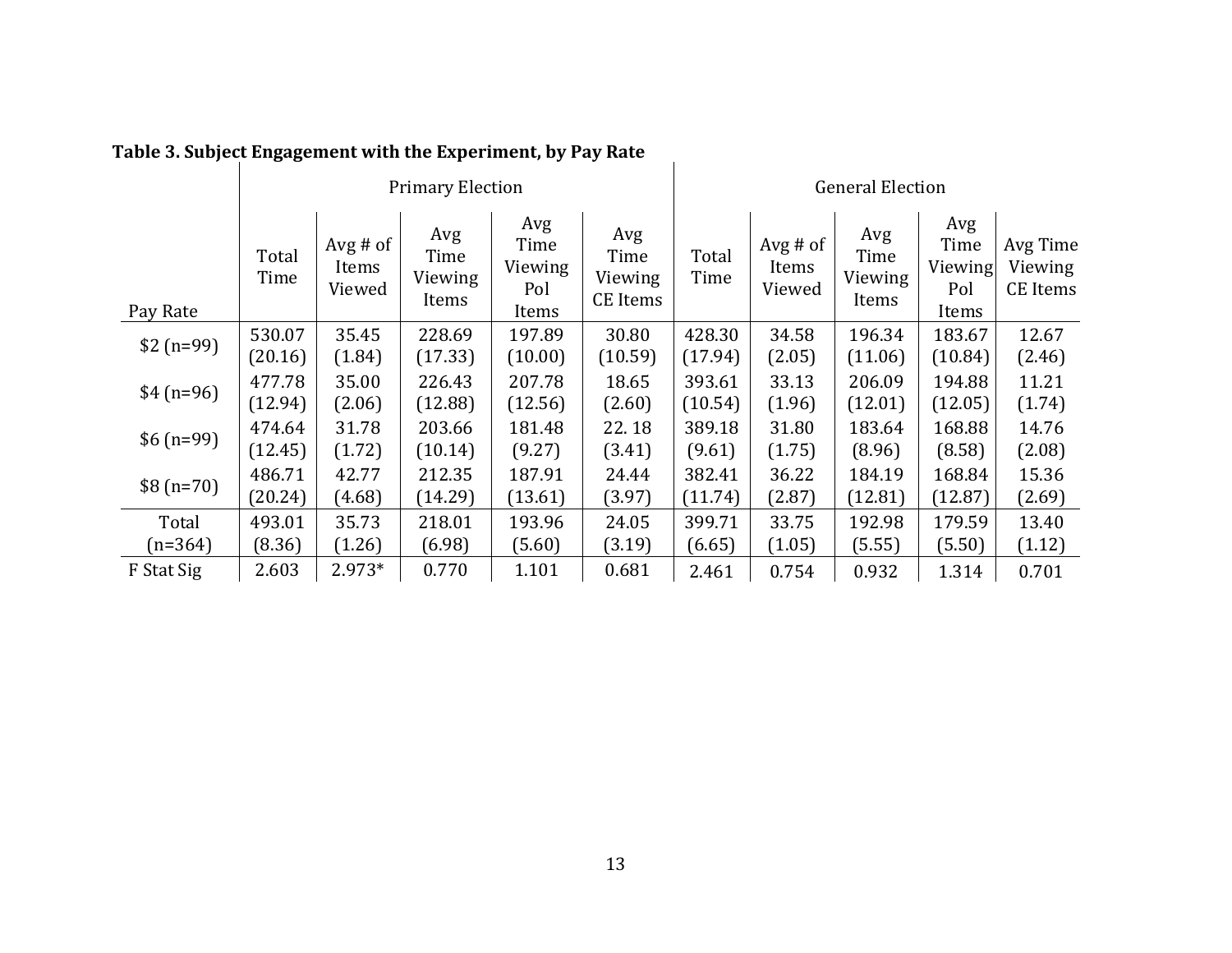|                          | Exec  | Exec             | Exec             | Exec             | Hse   | House            | House            | Hse              | Avg             |
|--------------------------|-------|------------------|------------------|------------------|-------|------------------|------------------|------------------|-----------------|
|                          | Dem   | Vote             | Vote             | Cand             | Dem   | Vote             | Vote             | Cand             | Cand            |
| Pay Rate                 | Vote  | Conf             | Diff             | Know             | Vote  | Conf             | Diff             | Know             | Pref            |
| $$2(n=99)$               | 66.0% | 3.804<br>(0.109) | 2.289<br>(0.129) | 2.938<br>(0.073) | 63.9% | 3.897<br>(0.113) | 2.289<br>(0.139) | 2.691<br>(0.088) | 33.26<br>(2.14) |
| $$4(n=96)$               | 66.7% | 3.776<br>(0.114) | 2.277<br>(0.126) | 2.920<br>(0.069) | 67.7% | 3.702<br>(0.119) | 2.351<br>(0.126) | 2.700<br>(0.079) | 29.63<br>(2.16) |
| $$6(n=99)$               | 62.6% | 3.816<br>(0.115) | 2.010<br>(0.107) | 3.040<br>(0.075) | 59.6% | 3.612<br>(0.104) | 2.141<br>(0.098) | 2.722<br>(0.087) | 29.39<br>(1.96) |
| $$8(n=70)$               | 68.1% | 3.427<br>(0.138) | 2.318<br>(0.150) | 2.862<br>(0.088) | 65.2% | 3.368<br>(0.145) | 2.603<br>(0.144) | 2.486<br>(0.101) | 25.46<br>(2.27) |
| Total<br>$(n=364)$       | 65.6% | 3.728<br>(0.059) | 2.214<br>(0.063) | 2.947<br>(0.038) | 64.0% | 3.667<br>(0.060) | 2.324<br>(0.062) | 2.662<br>(0.044) | 29.74<br>(1.07) |
| Pearson Chi <sup>2</sup> | 0.635 |                  |                  |                  | 1.443 |                  |                  |                  |                 |
| F Statistic              |       | 2.073            | 1.345            | 0.932            |       | 3.098*           | 2.151            | 1.299            | 2.030           |

**Table 4. Subject Evaluation of the Candidates, by Pay Rate**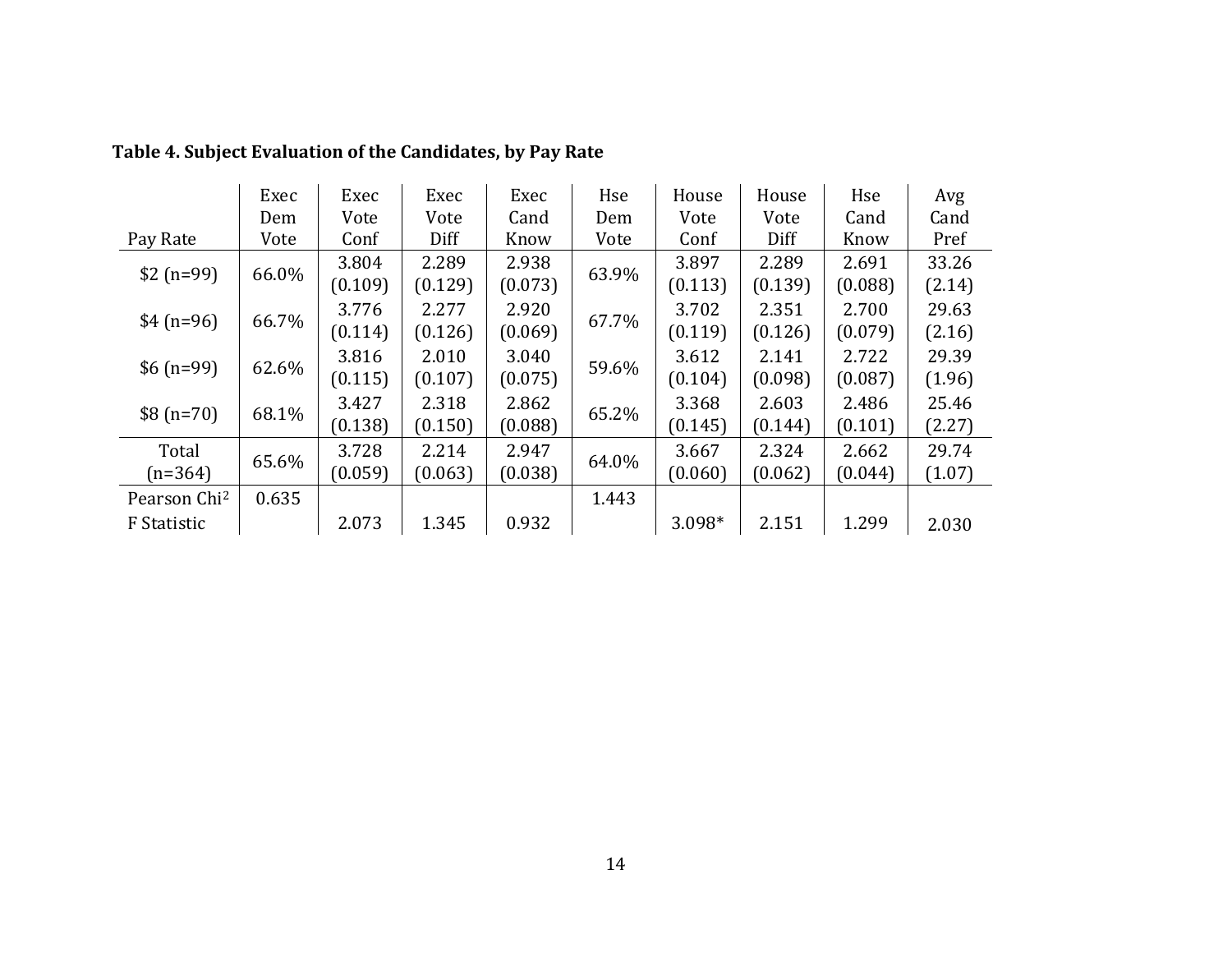#### **References**

- Andersen, David, 2018, "Replication Data for: Subject Performance in Social Science Experiments Using Crowdsources Online Samples", [doi:10.7910/DVN/VCWWGZ,](http://dx.doi.org/10.7910/DVN/VCWWGZ) Harvard Dataverse, V1, UNF:6:RQAq0OAZinHNkPjUZVcz5A==
- Berinsky, Adam, Gregory Huber, and Gabriel Lenz. 2012. Evaluating online labor markets for experimental research: Amazon.com's Mechanical Turk. *Political Analysis*. 20: 351-368.
- Berinsky, Adam, Michele Margolis, and Michael Sances. 2016. Can we turn shirkers into workers? *Journal of Experimental Social Psychology*. 66: 20-28.
- Druckman, James, Donald Green, James Kuklinski and Arthur Lupia. 2006. The growth and development of experimental research in political science. *American Political Science Review.* 100(4): 627-635.
- Druckman, James N. and Cindy D. Kam. 2011. Students as Experimental Participants: A Defense of the 'Narrow Data Base'. In *Handbook of Experimental Political Science*, eds. James N. Druckman, Donald P. Green, James H. Kuklinski, and Arthur Lupia. New York: Cambridge University Press, 41‐57.
- Finnerty, Ailbhe, Pavel Kucherbaev, Stefano Tranquillini, and Gregorio Convertino. 2013. Keep it simple: Reward and task design in crowdsourcing. Paper presented at CHItaly '13, September 16-20, 2013 in Trento, Italy.
- Hauser, David J., and Norbert Schwarz. 2016. Attentive Turkers: MTurk participants perform better on online attention checks than do subject pool participants. *Bahavior Research Methods,* 48(1): 400-407.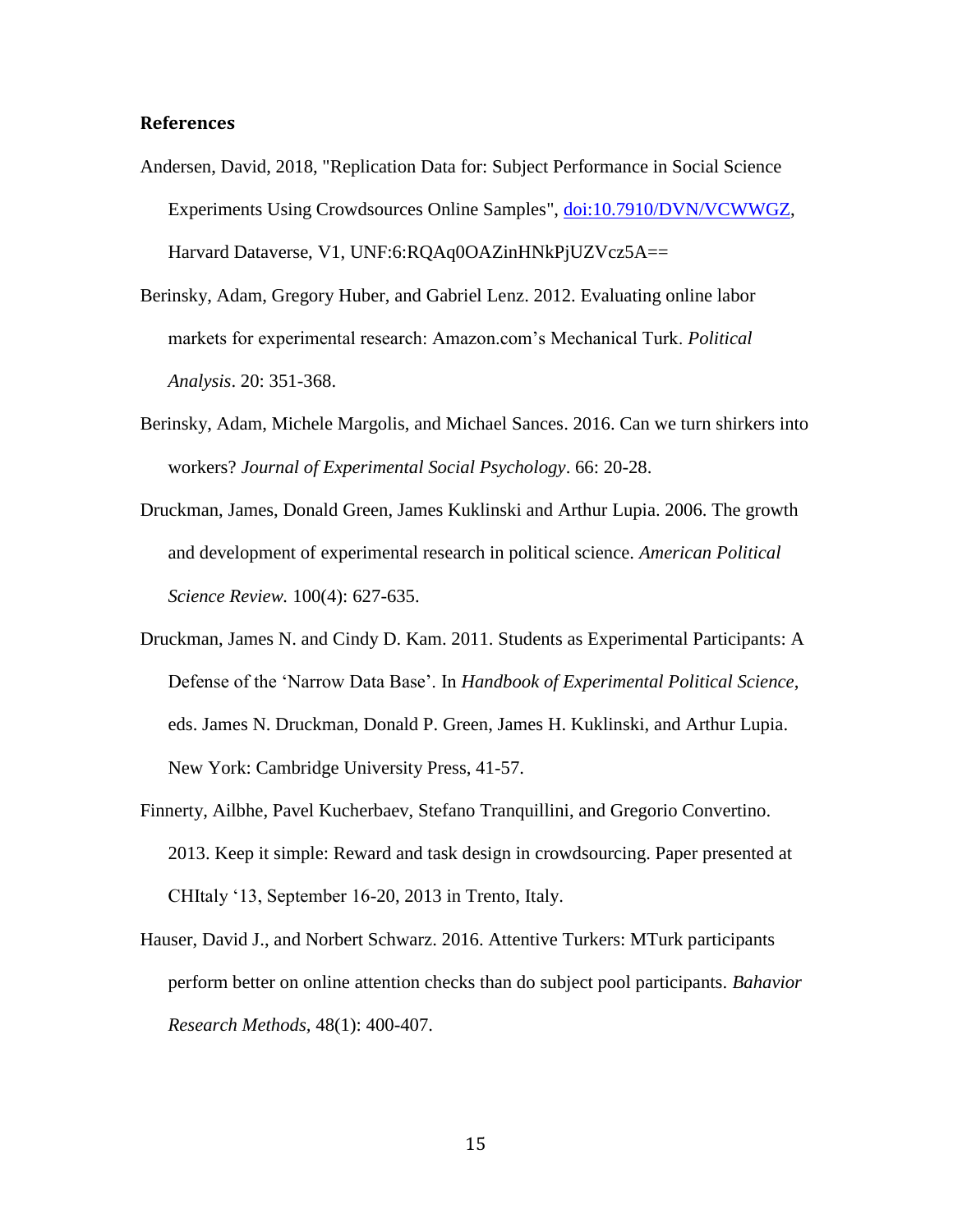- Hitlin, Paul. 'Research in the Crowdsourcing Age, a Case Study' Pew Research Center. July 2016. Available at: http://www.pewinternet.org/2016/07/11/research-in-thecrowdsourcing-age-a-case-study/
- Ho, Chien-Ju, Aleksandrs Slivkins, Diddharth Suri, and Jennifer Wortman Vaughan. 2015. Incentivizing high quality crowdwork. Paper presented at the International World Wide Web Conference, May 18-22, 2015 in Florence, Italy.
- Horton, John J. and Lydia B. Chilton. 2010. The labor economics of paid crowdsourcing. In *Proceedings of the 11th ACM conference on electronic commerce*. Cambridge, Massachusetts,. ACM, 209-218.
- Hus, Joanne W., Maximilian D. Schmeiser, Catherine Haggerty, and Shannon Nelson. 2017. "The Effect of Large Monetary Incentives on Survey Completion: Evidence from a Randomized Experiment with the Survey of Consumer Finances." *Public Opinion Quarterly,* 81 (Fall): 736-747.
- Iyengar, Shanto. 2011. Laboratory experiments in political science. In *Handbook of experimental political science.* Druckman, James, Donald Green, James Kuklinski and Arthur Lupia (Eds.) New York City: Cambridge University Press.
- Kaufman, Nicolas, Thimo Schulze, and Daniel Veit. 2011. More than fun and money. Worker motivation in crowdsourcing – A study on Mechanical Turk. Presented during the *Proceedings of the Seventeenth Americas Conference on Information Systems.* Detroit, Michigan, August 4-7, 2011.
- Krupnikov, Yanna and Adam Seth Levine. 2014. Cross-sample Comparisons and external validity. *Journal of Experimental Political Science*. 1: 59-80.
- Lau, Richard R. 1995. Information search during an election campaign: Introducing a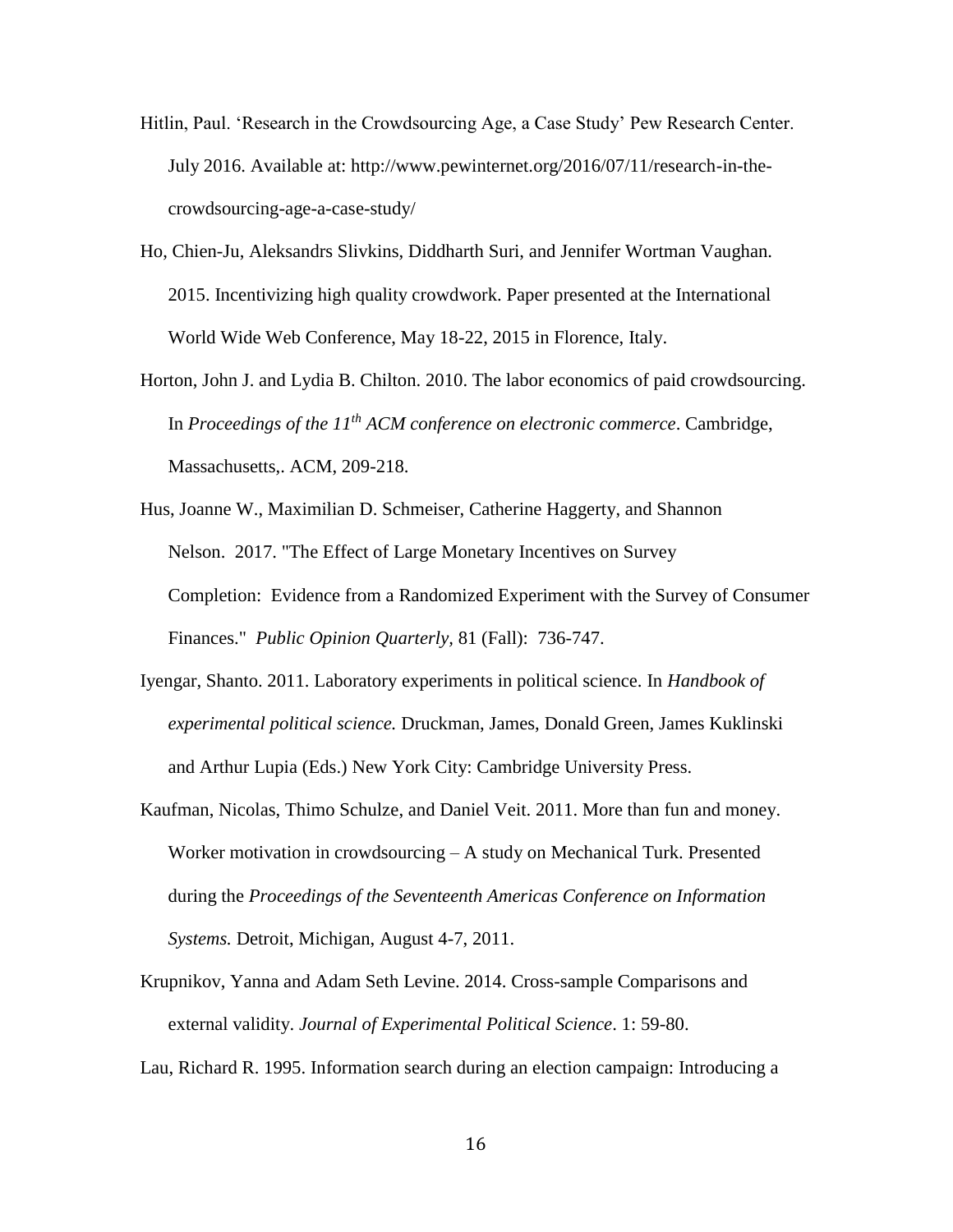process tracing methodology for political scientists." In M. Lodge and K. McGraw (Eds.) *Political judgment: Structure and Process* (pp. 179-206). Ann Arbor, MI: University of Michigan Press.

- Lau, Richard R., David J. Andersen and David P. Redlawsk. 2008. An exploration of correct voting in recent presidential elections. *American Journal of Political Science,*  52(2): 395-411.
- Lau, Richard R. and David P. Redlawsk. 1997. Voting correctly. *American Political Science Review,* 91(September): 585-599.
- Lau, Richard R. and David P. Redlawsk. 2006. *How voters decide: Information processing during election campaigns*. New York: Cambridge University Press.
- Levay, Kevin E., Jeremy Freese, and Jamie Druckman. 2016. The demographic and political composition of Mechanical Turk samples. *SAGE Open,* January-March, 2016: 1-17.
- Mason, Winter and Duncan Watts. 2009. Financial incentives and the "Performance of Crowds*." SIGKDD Explorations*. 11(2): 100-108.
- McCrone, David, and Frank Bechhofer. 2015. *Understanding National Identity*. Cambridge: Cambridge University Press.
- McDermott, Rose. 2002. Experimental methods in political science. *Annual Review of Political Science*. 5: 31-61.
- Morton, Rebecca and Kenneth Williams. 2010. *Experimental political science and the study of causality: From nature to the lab.* Cambridge University Press.
- Mutz, Dianna. 2011. *Population-based survey experiments.* Princeton University Press. Princeton, NJ.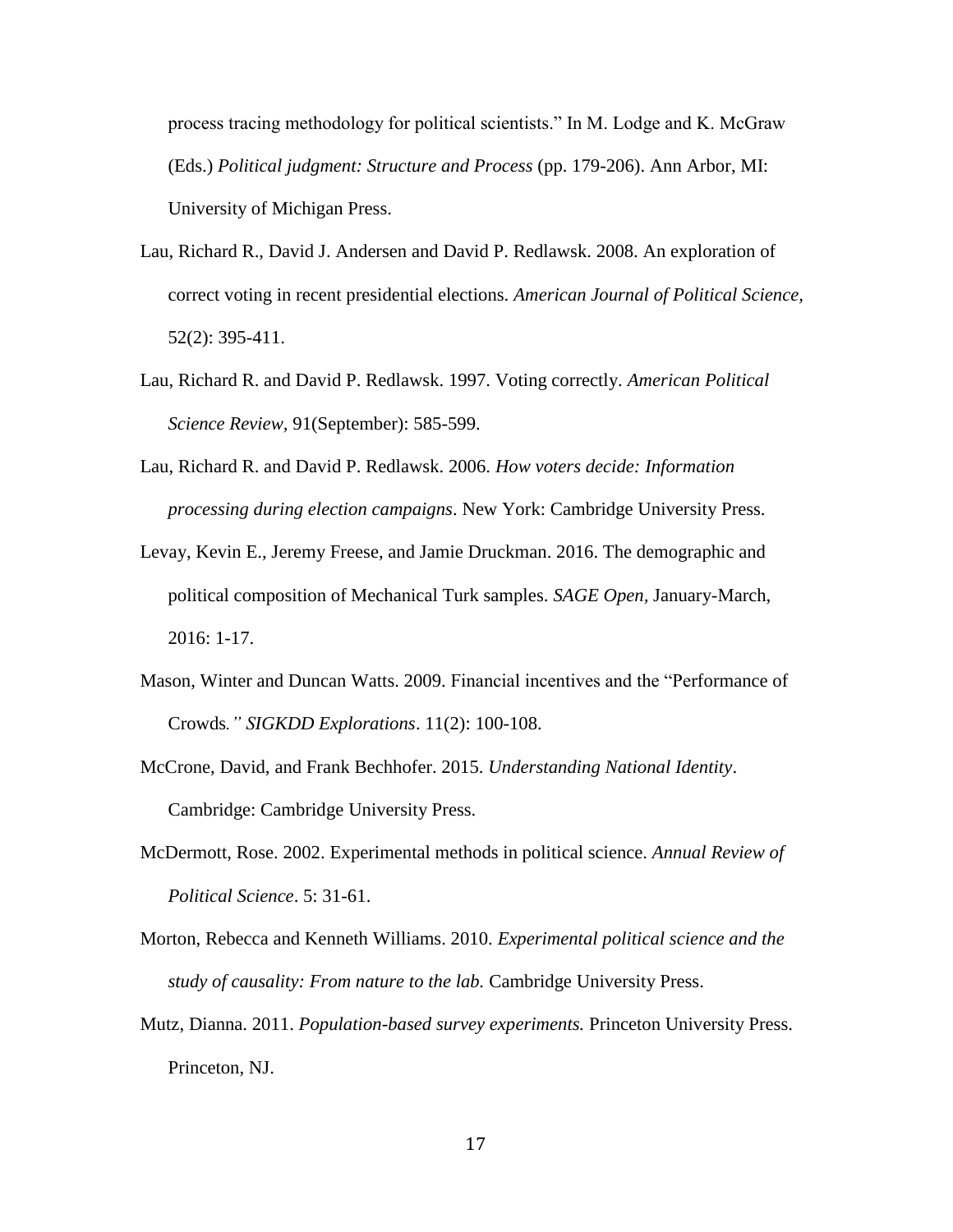- Paolacci, Gabriele, Jesse Chandler and Panagiotis Ipeirotis. 2010. Running experiments on Mechanical Turk. *Judgment and Decision Making.* 5(5).
- Rogstadius, Jakob, Vassilis Kostakos, Aniket Kittur, Boris Smus, Jim Laredo, and Maja Vukovic. 2011. An assessment of intrinsic and extrinsic motivation on task performance in crowdsourcing markets. In *Proceedings of the Fifth International AAAI Conference on Weblogs and Social Media.*
- Rouse, Steven V. 2015. A reliability analysis of Mechanical Turk data. *Computers in Human Behavior*. 43: 304-307.
- Schulze, Thimo, Simone Krug and Martin Schader. 2012. Workers' task choice in crowdsourcing and human computation markets. In *Proceedings of the thirty third International Conference on Information Systems*, held in Orlando, Fl 2012.
- Sears, David O. 1986. College Sophomores in the Laboratory: Influences on a Narrow Data Base on Social Psychology's View on Human Nature. *Journal of Personality and Social Psychology*. 51(3): 515-530.
- Stewart, Neil; Cristoph Ungemach, Adam J.L. Harris, Daniel M. Bartels, Ben R. Newll, Gabriele Paolacci, and Jesse Chandler. 2015. The average laboratory samples a population of 7300 Amazon Mechanical Turk workers. *Judgement and Decision Making.* 10(5): 479-491.
- Ye, Teng, Sangseok You, and Lionel P. Robert, Jr. 2017. When does more money work? Examining the role of perceived fairness in pay on the performance of crowdworkers. Accepted to the *Proceedings of the Eleventh International AAAI Conference on Web and Social Media.*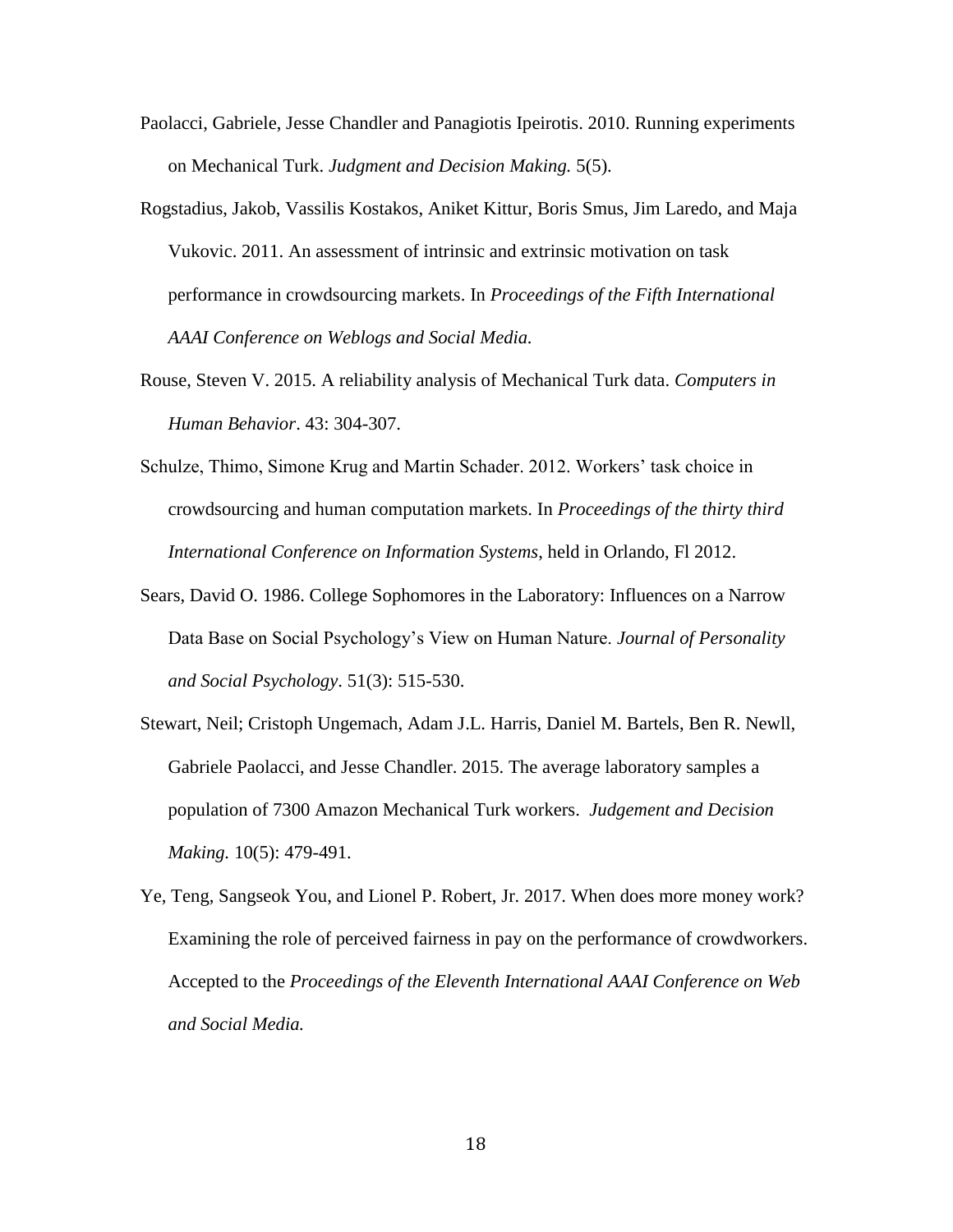Zechmeister, Elizabeth. 2013. Ethics and Research in Political Science: The Responsibilities of the Researcher and the Profession. In Scott Desposato (Ed.) *Ethical Challenges in Political Science Experiments*.

Zizzo, Daniel. 2010. Experimenter demand effects in economic experiments.

*Experimental Economics.* 13(75)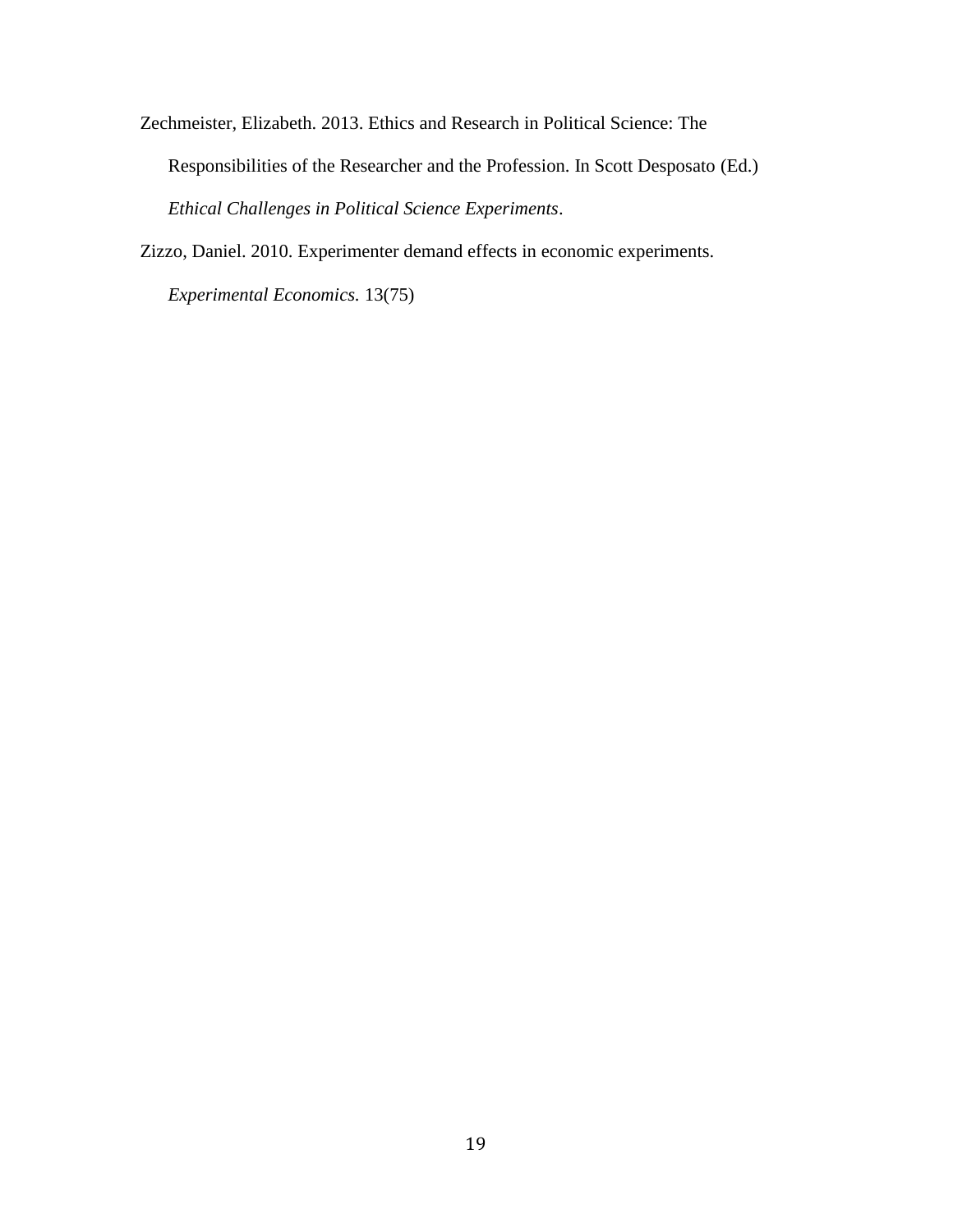#### **Online Appendix**

#### Determining our pay rates

To determine what our pay rates would be, we relied upon a general convention, in both the Turker community and academic literature, that a "fair" wage on Mechanical Turk should equate to approximately \$6 per hour. Setting this as our "fair hourly rate" we created payments around this of \$8 (high rate of pay), \$4 (low rate) and \$2 (very low). We have two lower-paying groups because we believe that researchers are more likely to err on the side of underpaying samples (and concurrently increasing sample size) than overpaying. Additionally, our fears were largely of lowly-paid subjects "underperforming" by not paying attention or engaging in the study, whereas we have fewer fears of highly paid subject "overperforming" somehow. We pretested our two studies using undergraduate research assistants to determine approximate completion times, and generated pay rates based upon the estimated time to completion at the hourly rates we specified above.

In the shorter study, we found that participants ranged between 3 and 5 minutes for completion, and decided to pay subjects either \$0.15, \$0.30, \$0.50, or \$0.75, equating to roughly a rate of \$2.25, \$4.50, \$7.50 and \$11.25 per hour, for a subject who took 4 minutes to finish. The second study was longer and had much greater variance in completion time, ranging from 40 to 60 minutes, so we decided to set a rate of pay estimating the full hour for completion, and simply paid the hourly rates we generated.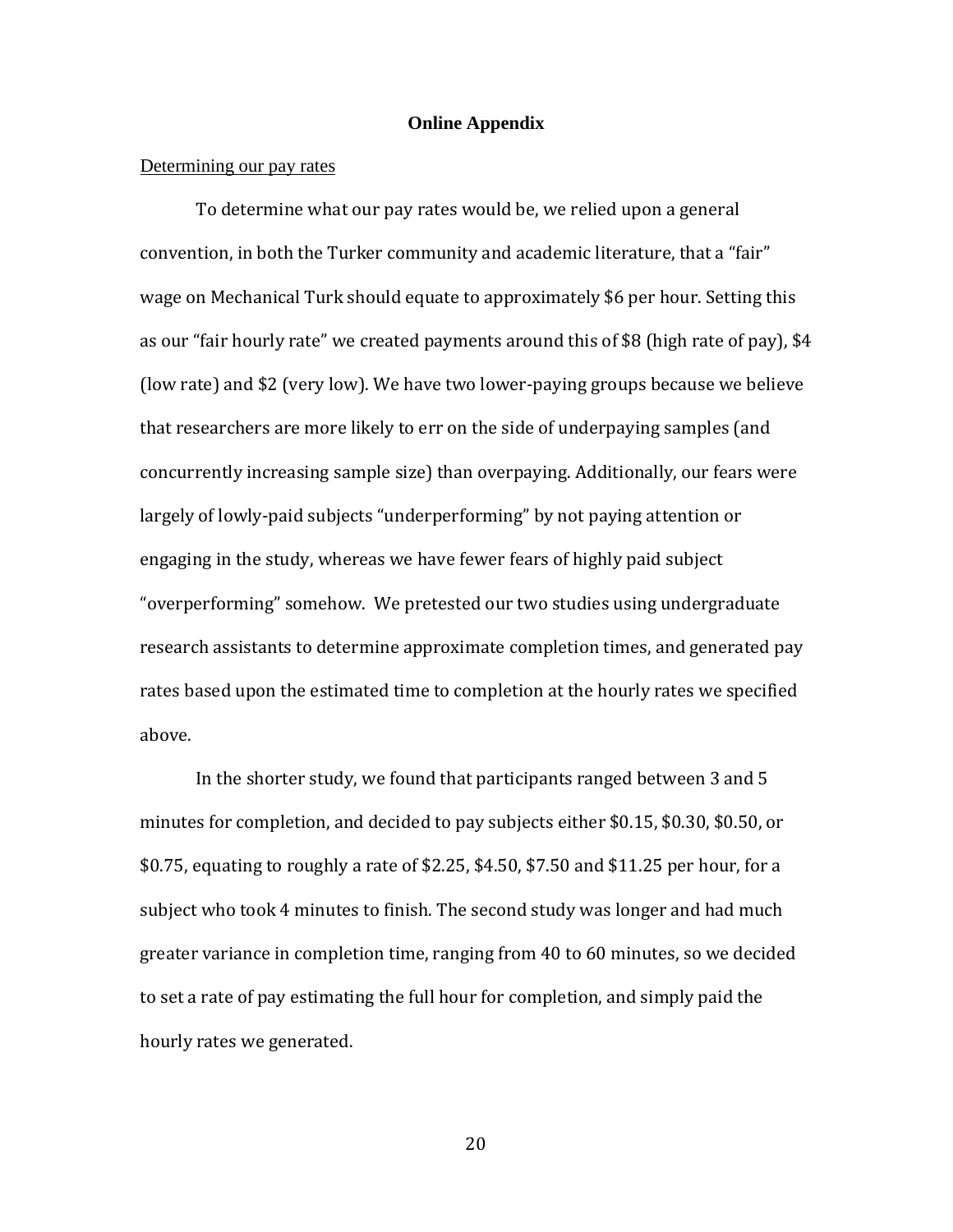#### Description of the two studies

 $\overline{\phantom{a}}$ 

The first experiment examined whether patriotic images influenced feelings of patriotism at the national and state level among Americans. It required approximately 3 minutes to complete and recruited just over 1000 Turkers. To get a nationwide sample, we recruited 4 batches of 100 subjects each simultaneously at 7:00am, 10:00am, and noon (all times Eastern), paying 15, 30, 50, and 75 cents for completion. Each batch featured the same exact description and varied only by the amount of compensation offered for completion. The rates of pay were sufficiently spaced out that, while the four pay rates were available simultaneously, they appeared on different recruitment pages.<sup>7</sup>

The first study was a typical survey experiment – we delivered a 13-question survey to respondents, but manipulated the image they viewed when they began. Our attempt was to provoke feelings of national patriotism, and then ask about the balance between respondents national and state-level allegiances. After viewing the image, subjects then answered a series of questions about their feelings of national patriotism, their state patriotism, and where their balance of feelings leaned. We then concluded by asking them to answer a few political knowledge questions about their state government.

<sup>7</sup> HIT recruitment pages are by default sorted by the rates of pay offered, putting our HITs on different screens. Mechanical Turk typically has over 1000 HITs available at any given time, ranging from pay rates of \$0.01 to nearly \$50, spreading these HITs out rather widely. Subjects could have sorted HITs by the time of posting which may have allowed them to see all four pay rates on the same screen, which is why we use a different method in our second study.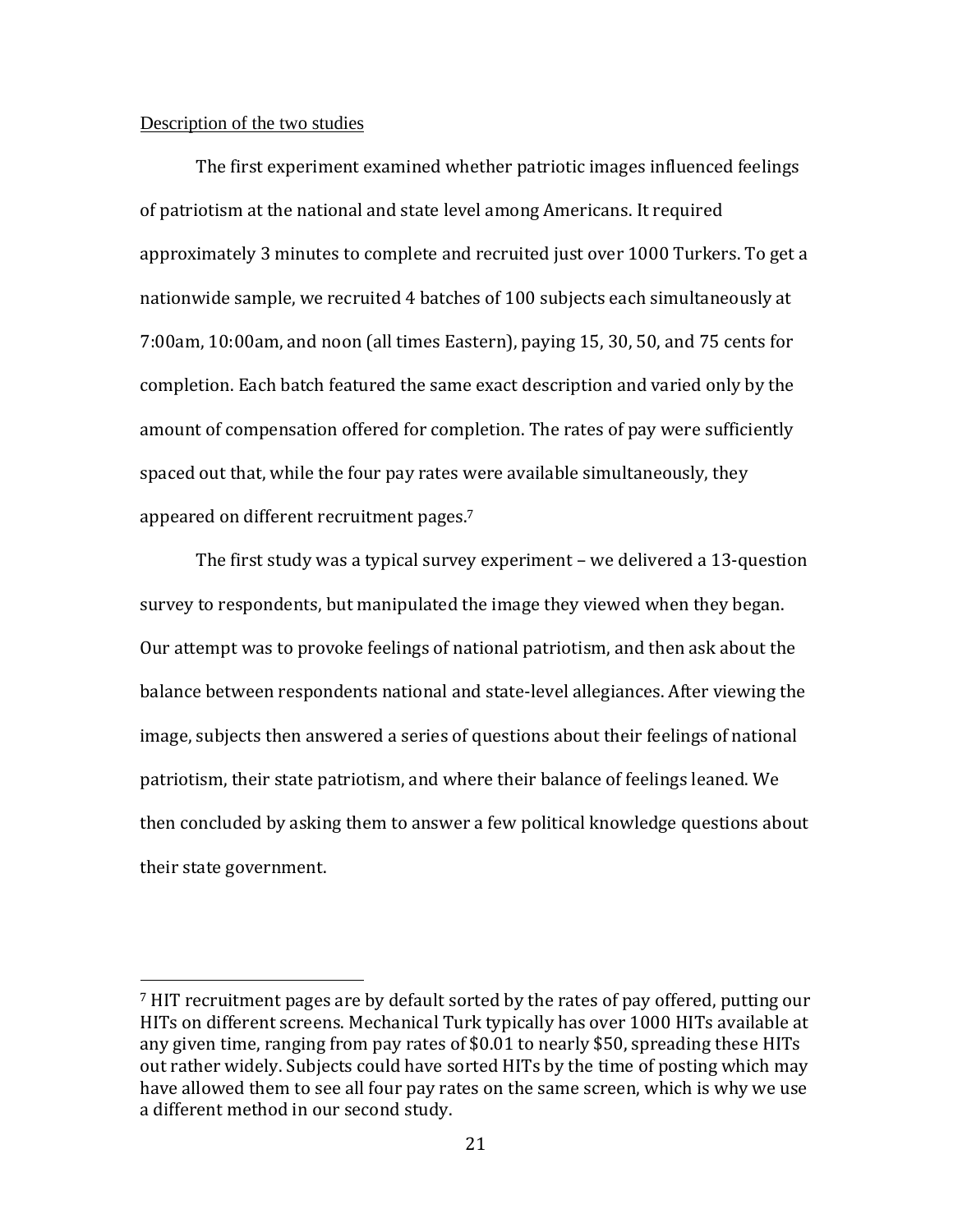The second study was much longer and intensive. It took about 45-60 minutes to complete, and involved a simulated political campaign designed in the dynamic process tracing environment (DPTE). In that study we recruited a total of about 400 subjects over four consecutive days  $(100 \text{ per day})$ ,<sup>8</sup> changing the payment promised for participation each day. Again, we posted the same HIT description on Mechanical Turk, recruiting subjects with a promised payment of \$2, \$4, \$6 or \$8. We recruited subjects in batches of 25-50 at 7:00am, 10:00am, noon, and 2pm until we had 100 complete subjects at each pay rate.<sup>9</sup>

The second study asked subjects to learn about political candidates running for office and then vote for their preferred candidates, first in a primary election and then in a general election. We anticipated that a more difficult, cognitivelydemanding study would be more likely to elicit behavioral differences from a sample responding to varying pay incentives. In other words, we figured that subjects who faced a long, difficult task may become less active, attentive or interested as the study progressed and they began to feel insufficiently compensated for their efforts. Thus, we employed a rather complex design as a tough test of the effect of pay rates, assuming that shorter, simpler studies would producer weaker effects.

 $\overline{\phantom{a}}$ 

<sup>8</sup> On our fourth day we experienced with a server error resulting in the loss of about 30 subjects' data. We see no evidence that this substantively effected our results.  $9$  Assessing the effects of pay rates is complicated by the fact that the treatment (pay rates) cannot be randomly assigned to participants, because Turkers need to know the pay rate before they will accept a HIT. Instead we tried two different approaches, first by simultaneously posting 4 identical HITs at different pay rates (Study 1), and then by posting identical HITs over the course of 4 days, paying a randomizing the rate paid on each day (Study 2). Both methods have weaknesses, but together provide a strong basis to analyze the influence of differing pay rates.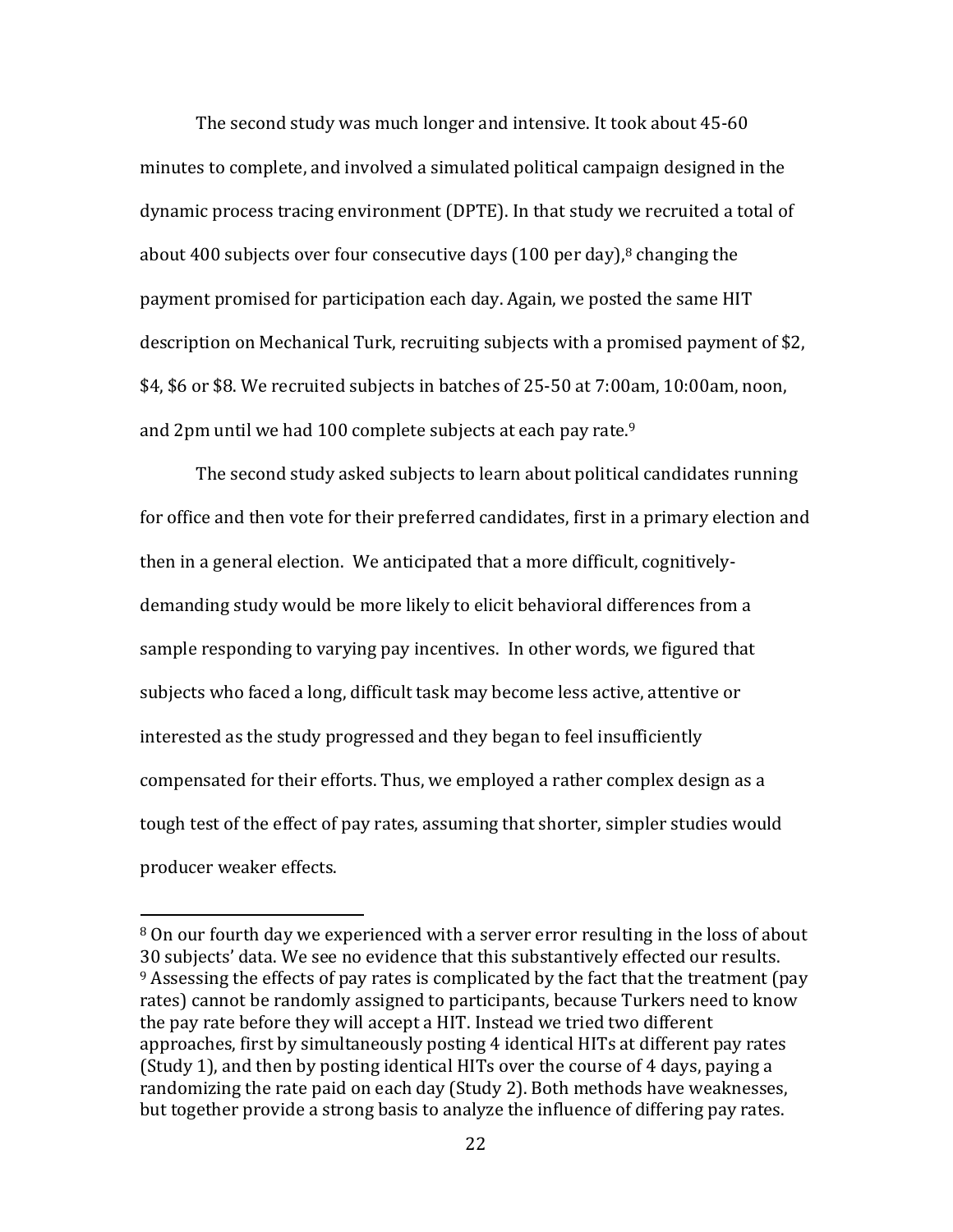The second study took between 45-60 minutes to complete, and require subjects to actively participate by learning about political candidates running for office. Subjects began the study by completing a questionnaire including approximately 100 questions, including: 35 political opinions, 11 political knowledge questions, 10 personality questions, 7 political participation questions, 24 feeling thermometer evaluations of political candidates and groups, and 9 demographic questions. Within these questions were 4 "attention check" questions – simple questions that tracked whether subjects were paying attention to what they were shown or just randomly clicking an answer (See Berinsky, Markolis and Sances 2016).

Subjects then proceeded to a short 2-minute long mock presidential campaign that taught them how the dynamic process tracing software operated. After completing that training, they were introduced to two Democrats and two Republicans running their party's nomination for an executive office,<sup>10</sup> and asked to choose in which primary they would vote. They then viewed a 17-minute long dynamic information board and cast their primary vote (see Lau and Redlawsk 2006 for a fuller explanation of the system). After 7 minutes, subjects were able to choose to leave the dynamic information board and proceed directly to the "ballot box" to vote.

After the primary, subjects found out which candidates won and saw those candidates advance to the general election, where they were joined by candidates

 $\overline{\phantom{a}}$ 

<sup>10</sup> Half the sample saw the candidates as gubernatorial candidates, and half saw them appear as presidential candidates. The candidates were identical in all ways other than the office they sought.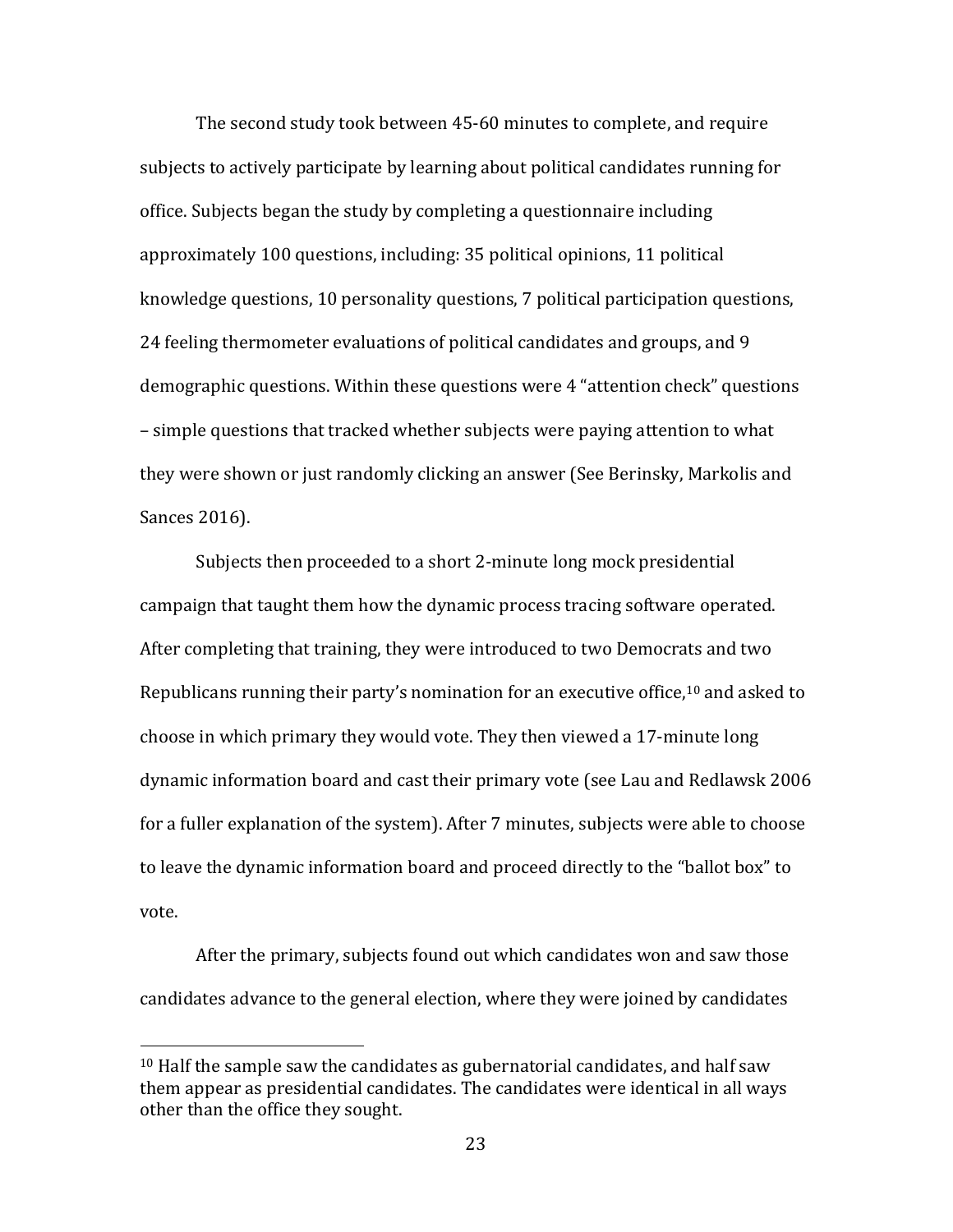running for US Senate and the House of Representatives. Another 17-minute dynamic information board followed, after which subjects were asked to vote and evaluate the candidates they learned about. In total, subjects were able to learn up to 25 unique attributes about each candidate.

Alongside this candidate information, we included 25 current event items that were not politically relevant, but were designed to be interesting and distract attention away from the campaign material. Also, within both dynamic information boards were additional attention checks – pop up boxes that asked subjects to close the box within 10 seconds. In total, the dynamic information boards presented much more information than a person could possibly access, process and use in a single session. In such a setting, we expect than any differences caused by pay rates should become clearly observable.

## Results of the Survey Experiment of Patriotism

Our first study was a survey experiment asking American citizens about how they felt about their state and nation. Subjects first viewed a randomly selected picture designed to elicit varying levels of national patriotism: a picture of Grand Central station (which to most observers unfamiliar with New York City looked simply like a large atrium with people walking through it), that identical image with a small digitally-inserted American flag in plain view, or a large image of the American flag. Subjects then were asked about how much they agreed with statements about being proud of the United States, the United States being the greatest nation in the world, and whether people born abroad could ever truly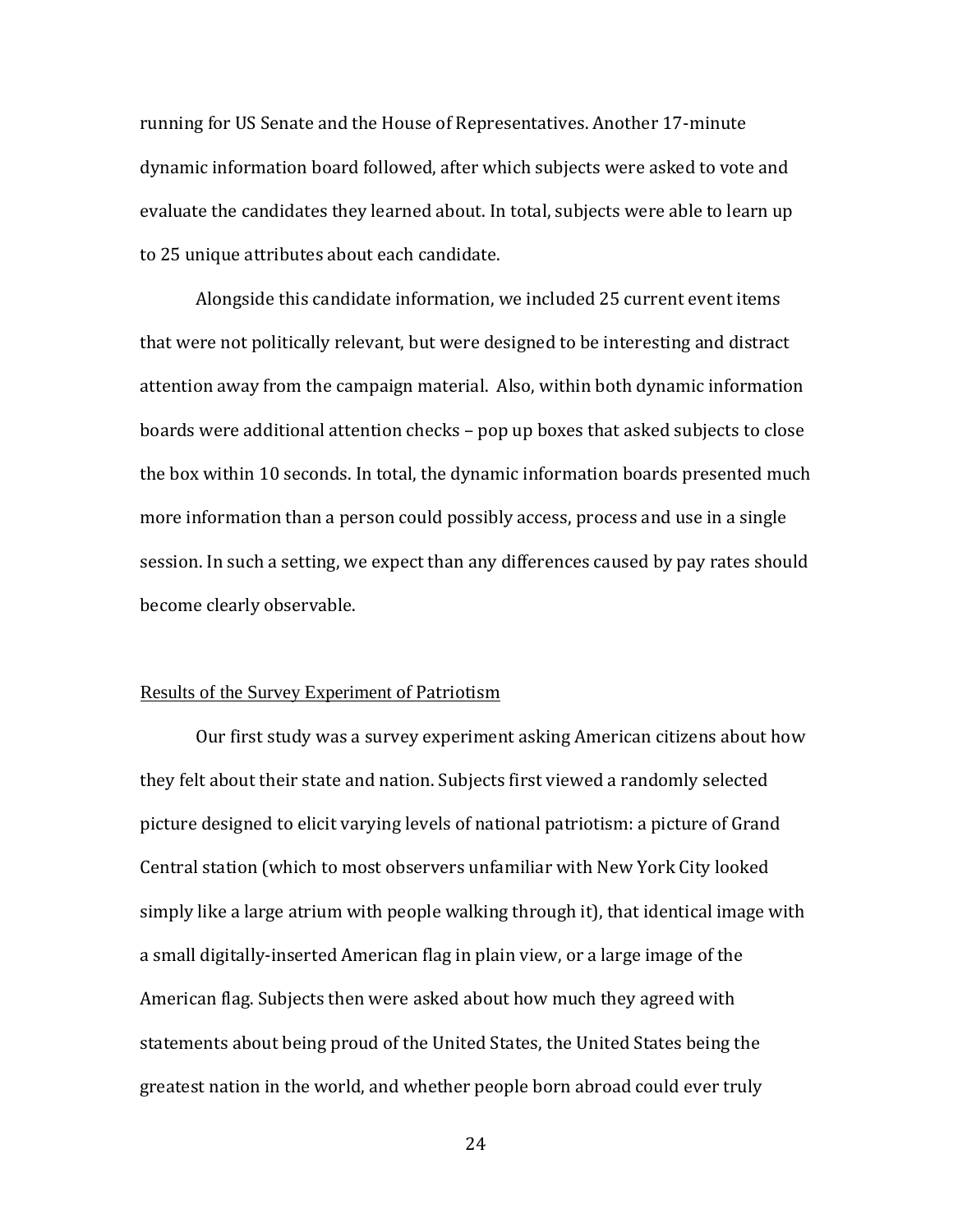understand what it is to be an American. Subjects also were asked how long they have been a citizen of the United States. Next, subjects were queried about what state they lived in, and the previous questions were then repeated for their state. Subjects were then asked the "Moreno" question about whether they felt they were more a citizen of their country or of their state.<sup>11</sup> Finally, subjects were asked about their age, sex, partisanship and some political knowledge questions about their state's government. This provides several measures of who signed up at each pay rate, and how they participated within the study generally.

The first area where pay rates may have influenced participation in our studies was in self-selection of subjects choosing to accept and complete the HIT. We included only a few demographic questions in the first study, as we wanted to keep it as short as possible and we had no a priori reason to suppose demographic differences in the sample. What we found suggests little influence of pay rates upon sample composition.

# <<<< Insert Table 1 here >>>>

We found no significant differences in the composition of our sample based upon age, sex or partisanship (although there is a consistent, though not significant, trend of fewer women as pay rates got higher). It is possible that the lack of differences found here was caused by these questions appearing at the end of the study, rather than at the beginning. It could be that the pay rate groups began

l

<sup>&</sup>lt;sup>11</sup> The question was developed by social scientist Luis Moreno in 1986 in studying Scottish identity, but has been explored further in recent work, by among others McCrone and Bechhofer 2015. The question asks respondents to choose how salient their national identity is compared to other regional identities, in this case state identities.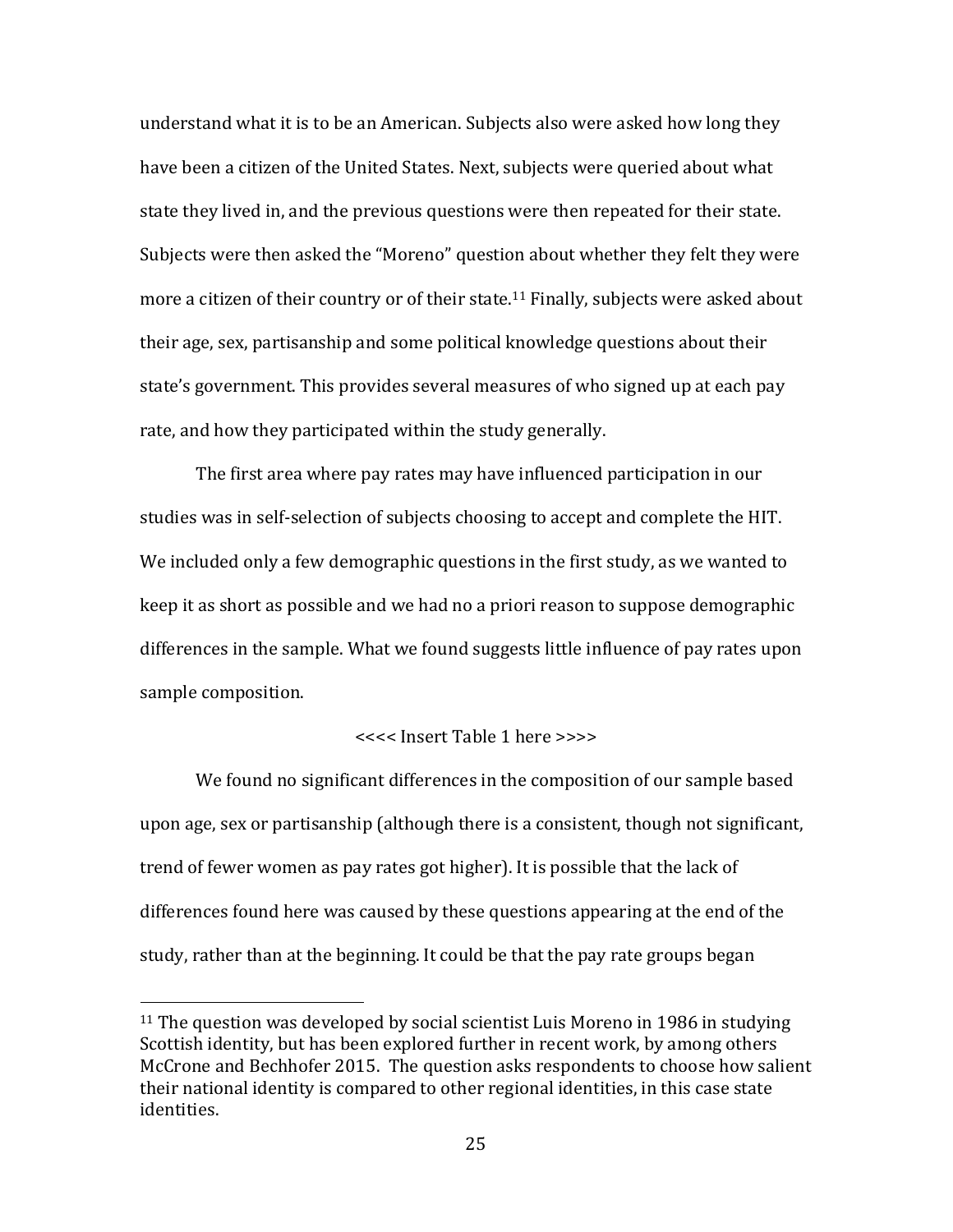demographically imbalanced, but only those subjects who felt adequately compensated successfully completed the study, and that it is only the reduced sample that showed no demographic differences. However, we have no evidence of this and find no reason to suspect this was the case. As a check, in our second study we placed the demographic questions at the beginning of the study.

# <<<< Insert Table 2 here >>>>

A second area where subjects could have demonstrated pay-based differences was in their participation in the study. We specifically look at how many subjects in each pay group completed the study, how long they spent in the study (an indication of their attention), how many of the political knowledge questions they correctly answered, and how much time they spent answering those questions (measures of their effort in answering correctly). Along three of these measures (total time, time spent on political knowledge questions, and number of correct answers), subjects in the various pay groups exhibited no significant differences.

The only area we found significant differences based upon our rate of payment was in the completion rate of subjects.<sup>12</sup> Only about 70% of subjects who signed in from the lowest payment group (15 cents) completed the study, while approximately 85% of the highest paid subjects successfully completed the study. The two middle payment groups had completion rates around 80%. This data comes from the Qualtrics survey, which could only be accessed by Turkers who had

 $\overline{\phantom{a}}$ 

<sup>12</sup> With this number of dependent variables, it would be appropriate to correct our results for multiple hypothesis testing. However, given the pattern of a lack of results throughout our analysis, we are confident in our assertion that there are no effects and include the Holms corrections in the Online Appendix.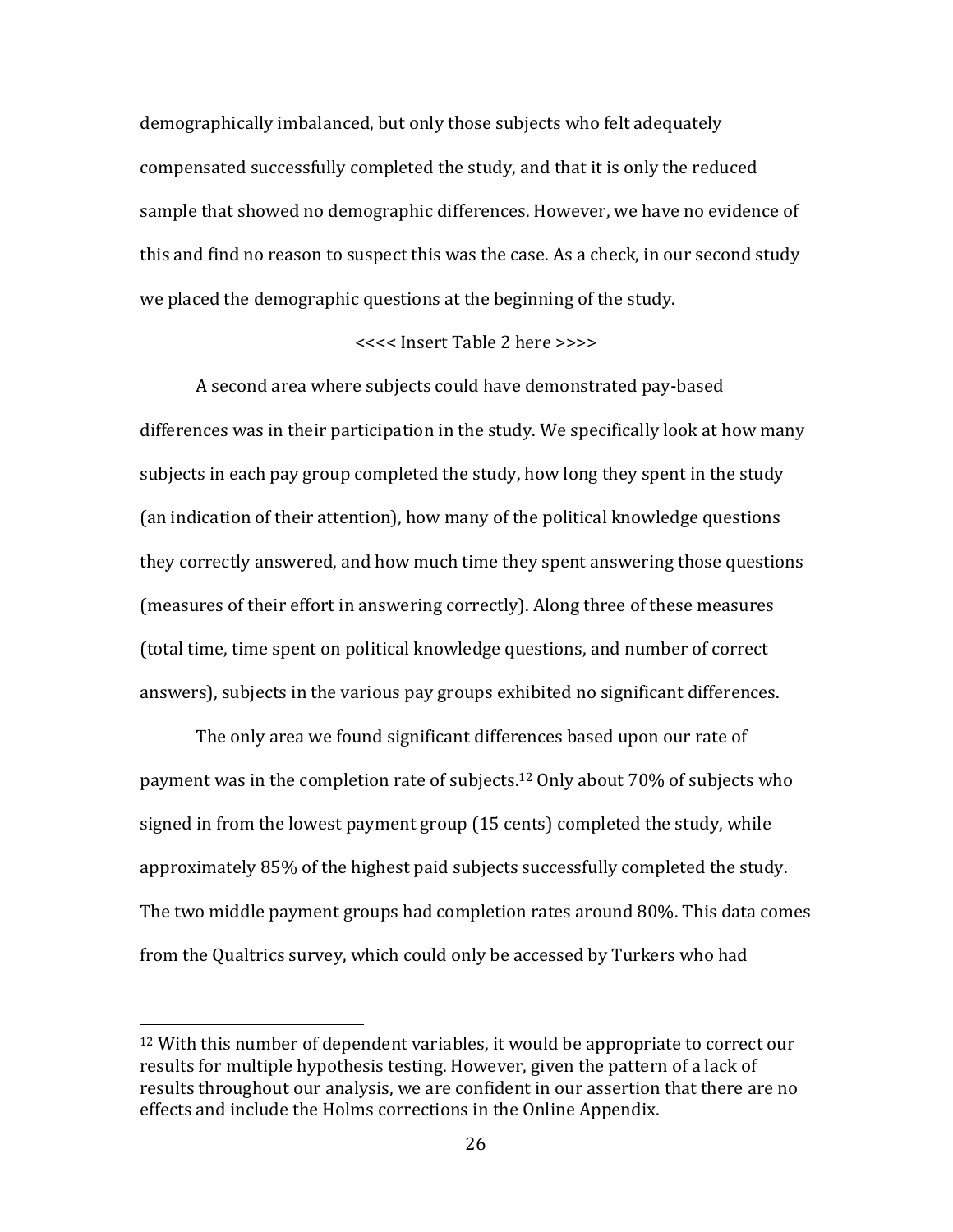accepted the HIT. Since we only paid those who completed the HIT and returned the correct completion code, this means that some Turkers started the HIT and abandoned it, allowing others to then accept the HIT and complete it.

This suggests that subjects who feel underpaid may simply end their participation outright, rather than remaining in the study with inattentive performance. While this is not ideal, it is the better of the alternatives and seems to be a sort of self-selection of providing missing data from subjects who feel they are not being sufficiently compensated.

Table 1 and 2 demonstrate that pay rates in the survey experiment did not seem to effect who accepted the HIT or how they performed during the study. We can also examine how subjects answered the subjective questions in the study for any discrepancies there. While we have no theoretical reasons to believe that people accepting different compensation would differ across our measures, it is possible that people who feel differently about their compensation during the study might answer differently based upon their attention to or consideration of the questions. Subjects who feel undercompensated may simply speed through the questions, clicking arbitrarily without reference to the subject matter. If this were the case, we would expect this to occur primarily in the lower paid conditions, and less so in the higher paid conditions. We find no evidence of this however.

## <<<< Insert Table 3 here >>>>

Table 3 presents the mean scores for the national and state level variable patriotism questions in our study, including the duration of residence question. Our four pay groups were statistically indistinguishable based upon their declared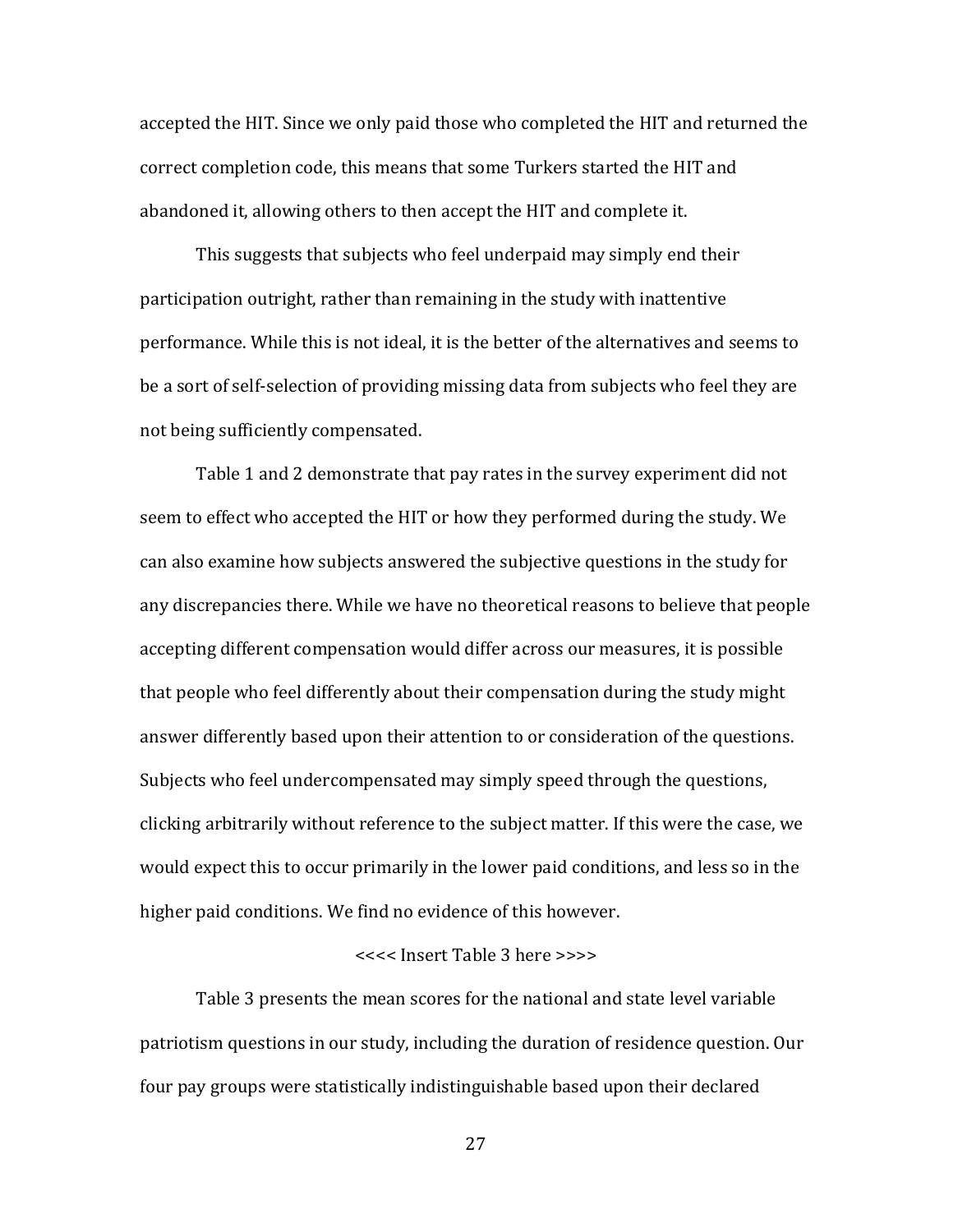feelings of pride in, the greatness of, and the difficulty of being a full citizen in both the nation and their state. They also did not differ on the balance they felt between their national and state citizenship, which tilted towards greater feelings of national citizenship. In all, we find remarkably few differences across a range of measures in this study, and can only conclude that pay rates have very little influence on subject behavior in survey experiments.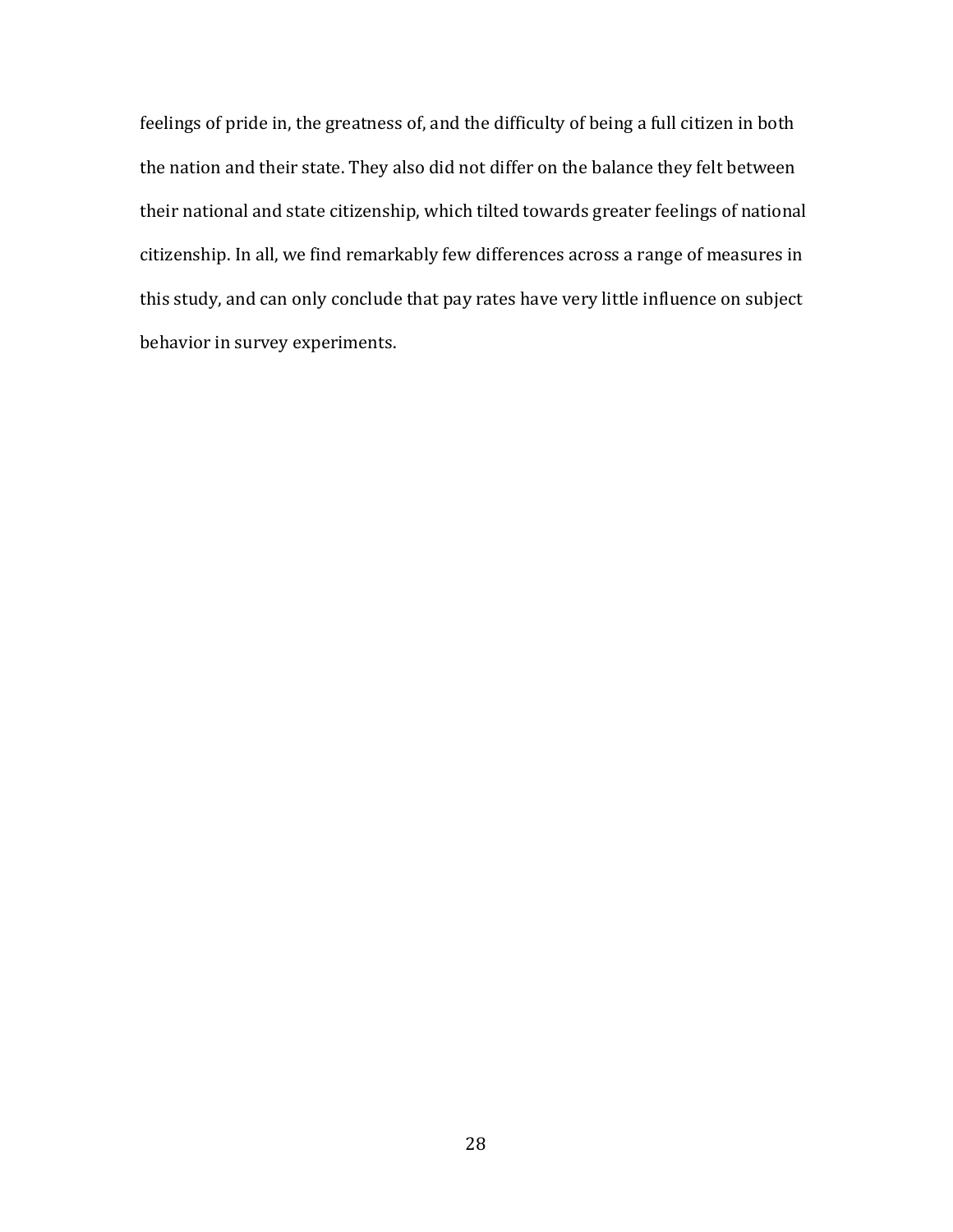# **Online Appendix Tables**

|                          | $\frac{0}{0}$ | $\frac{0}{0}$ | $\frac{0}{0}$        |          | Length of Length of | Mean   |
|--------------------------|---------------|---------------|----------------------|----------|---------------------|--------|
|                          | Female        |               | DemocratlIndependent |          | Residence Residence | Age    |
| Pay Rate                 |               |               |                      | in State | in USA              | Group  |
| \$0.15                   |               |               |                      | 0.59     | 0.84                | 4.34   |
| $(n=355)$                | 42.6%         | 48.7%         | 15.6%                | (0.02)   | (0.02)              | (0.12) |
| \$0.30                   | 41.0%         | 54.1%         |                      | 0.63     | 0.90                | 4.20   |
| $(n=302)$                |               |               | 13.9%                | (0.02)   | (0.02)              | (0.14) |
| \$0.50                   | 40.5%         | 57.7%         | 14.4%                | 0.64     | 0.92                | 4.57   |
| $(n=337)$                |               |               |                      | (0.02)   | (0.01)              | (0.13) |
| \$0.75                   | 35.0%         | 55.3%         | 13.7%                | 0.63     | 0.92                | 4.25   |
| $(n=317)$                |               |               |                      | (0.02)   | (0.01)              | (0.12) |
| Total                    | 39.8%         | 53.9%         | 14.4%                | 0.62     | 0.89                | 4.34   |
| $(n=1311)$               |               |               |                      | (0.01)   | (0.01)              | (0.06) |
| Pearson Chi <sup>2</sup> | 4.149         | 5.356         | 0.551                |          |                     |        |
| <b>F</b> Statistic       |               |               |                      | 1.139    | $6.808***$          | 1.613  |

# **Online Table 1. Subject Demographics of the Survey Experiment, by Pay Rate**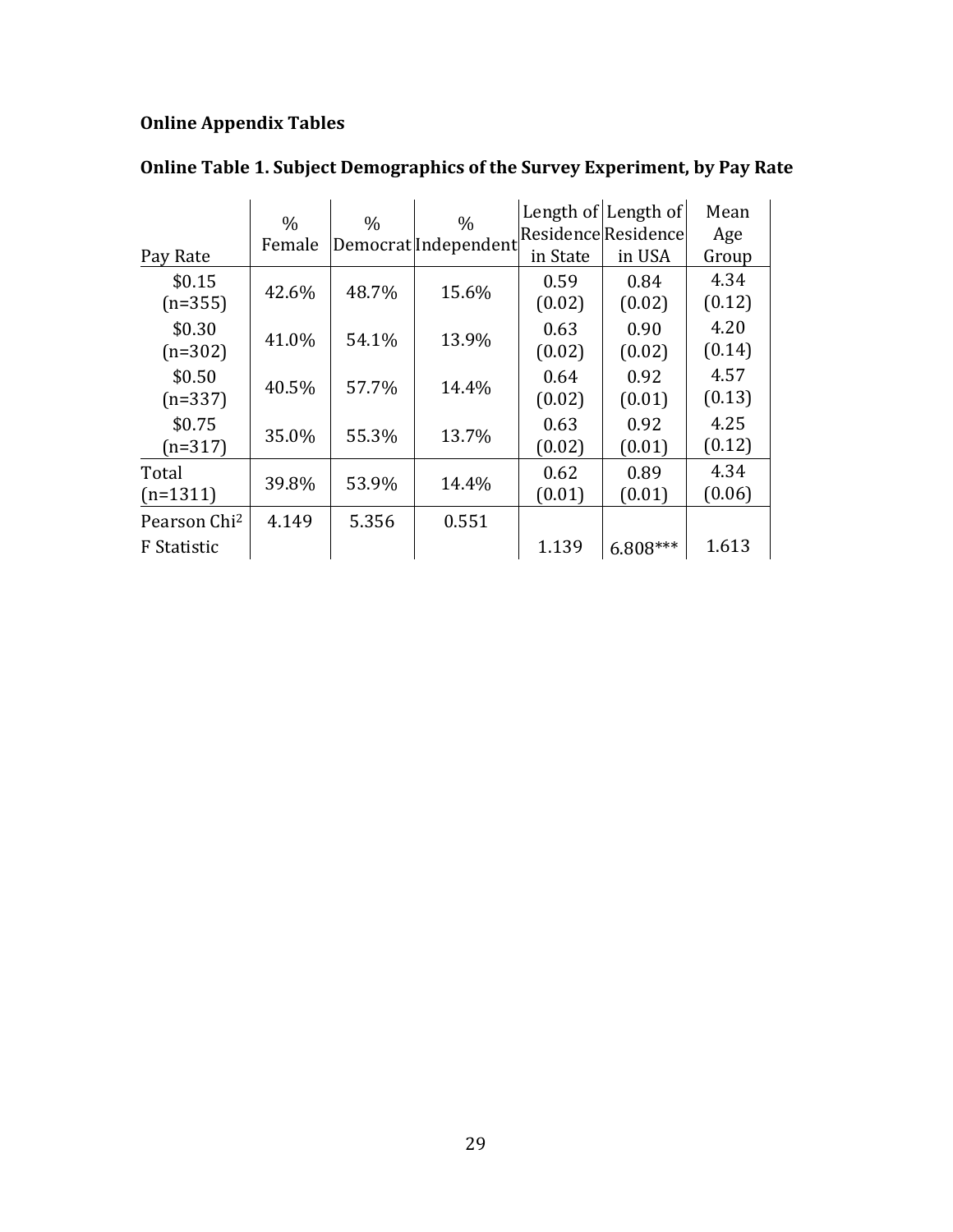|                          | $\%$      | Mean      | Mean       | Mean       |  |
|--------------------------|-----------|-----------|------------|------------|--|
|                          | Finished  | Seconds   | Seconds in | Correct    |  |
| Pay Rate                 |           | To Finish | Pol. Know. | Pol. Know. |  |
| \$0.15                   | 71.3%     | 195.45    | 56.78      | 2.85       |  |
| $(n=355)$                |           | (8.17)    | (3.41)     | (0.10)     |  |
| \$0.30                   | 81.8%     | 173.38    | 49.09      | 3.04       |  |
| $(n=302)$                |           | (6.22)    | (2.77)     | (0.09)     |  |
| \$0.50                   | 77.4%     | 181.67    | 52.78      | 2.97       |  |
| $(n=337)$                |           | (6.48)    | (3.72)     | (0.10)     |  |
| \$0.75                   | 85.8%     | 191.59    | 54.64      | 3.02       |  |
| $(n=317)$                |           | (6.45)    | (2.90)     | (0.09)     |  |
| Total                    | 78.8%     | 185.68    | 53.46      | 2.96       |  |
| $(n=1311)$               |           | (3.44)    | (1.62)     | (0.05)     |  |
| Pearson Chi <sup>2</sup> | 23.345*** |           |            |            |  |
| <b>F</b> Statistic       |           | 2.057     | 0.990      | 0.831      |  |

**Online Table 2. Subject Participation in the Survey Experiment, by Pay Rate**